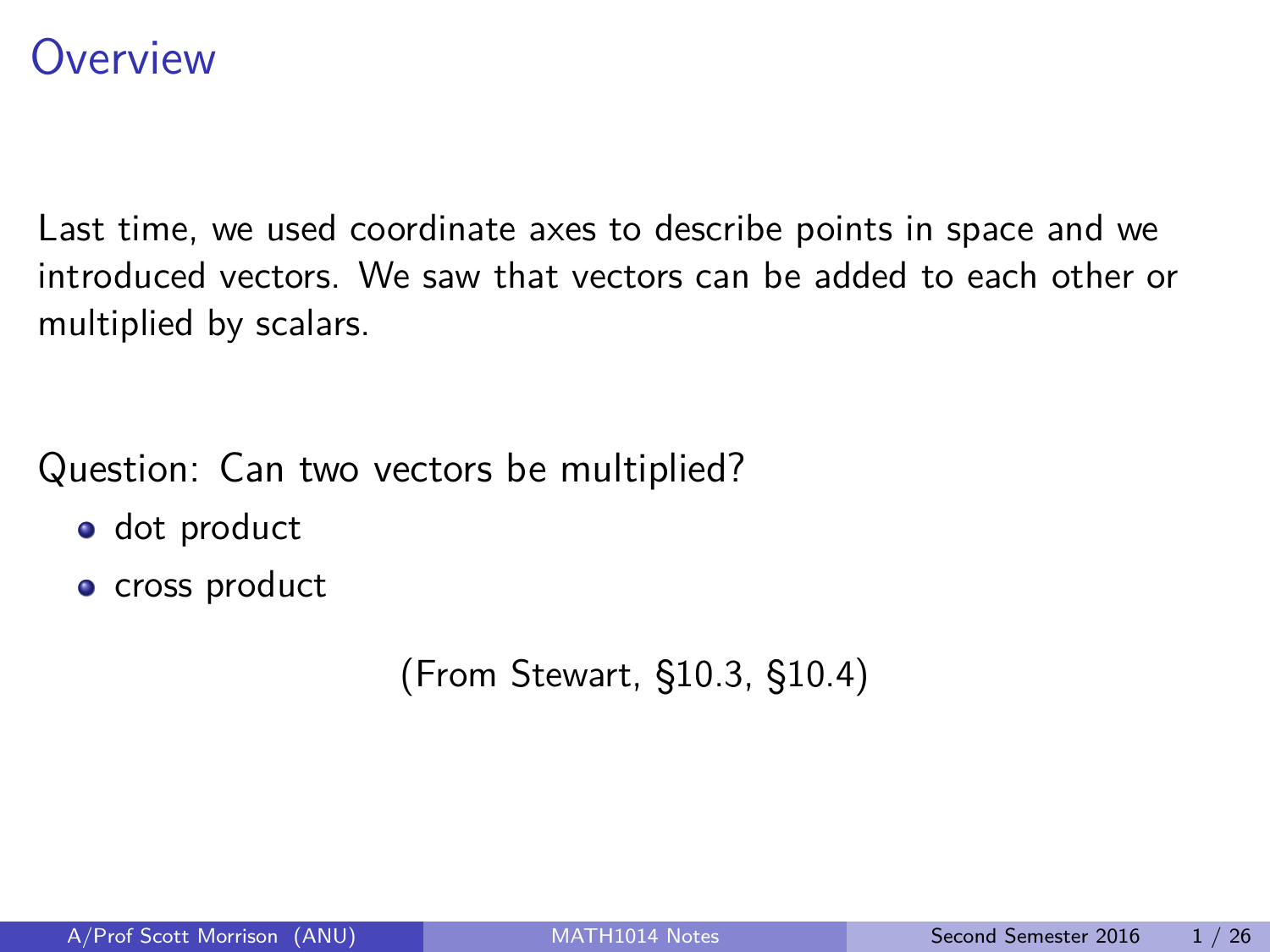# The dot product

The *dot* or *scalar product* of two vectors is a scalar:

Definition  
\nGiven 
$$
\mathbf{a} = \begin{bmatrix} a_1 \\ a_2 \\ \vdots \\ a_n \end{bmatrix}
$$
,  $\mathbf{b} = \begin{bmatrix} b_1 \\ b_2 \\ \vdots \\ b_n \end{bmatrix}$ , the dot product of  $\mathbf{a}$  and  $\mathbf{b}$  is defined by  
\n
$$
\mathbf{a} \cdot \mathbf{b} = \mathbf{a}^T \mathbf{b} = \begin{bmatrix} a_1 & a_2 & \dots & a_n \end{bmatrix} \begin{bmatrix} b_1 \\ b_2 \\ \vdots \\ b_n \end{bmatrix}
$$
\n
$$
= a_1b_1 + a_2b_2 + \dots + a_nb_n
$$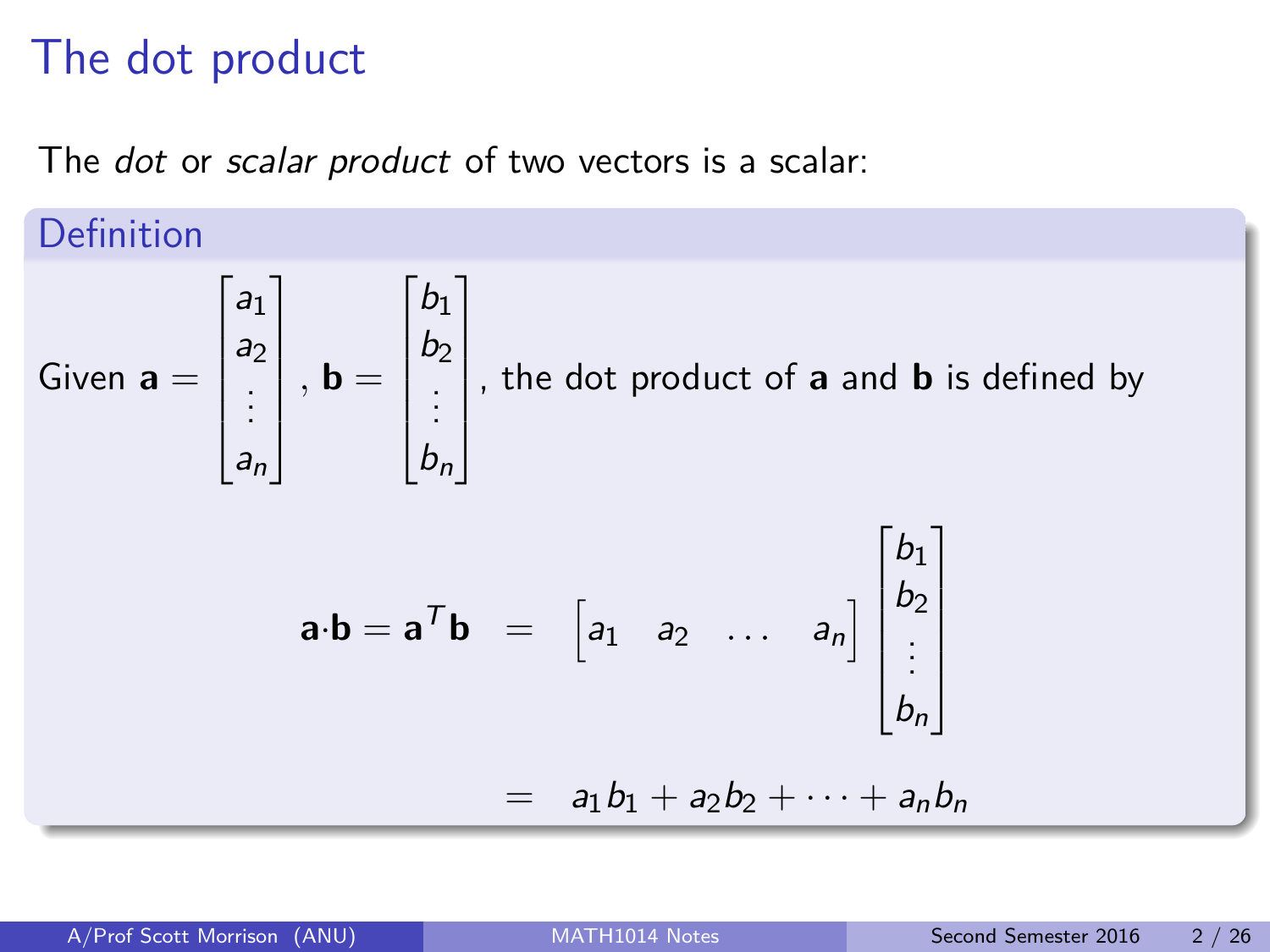Example 1  
\nLet 
$$
\mathbf{u} = \begin{bmatrix} 1 \\ 4 \\ -2 \end{bmatrix}
$$
 and  $\mathbf{v} = \begin{bmatrix} -4 \\ 5 \\ -1 \end{bmatrix}$ , then  
\n
$$
\mathbf{u} \cdot \mathbf{v} = (1)(-4) + (4)(5) + (-2)(-1) = 18.
$$

The following properties come directly from the definition:

\n- **0** 
$$
u \cdot v = v \cdot u
$$
\n- **0**  $u \cdot (v + w) = u \cdot v + u \cdot w$
\n- **0**  $h(u, v) = h(u, v) + u \cdot (uv) \cdot (uv)$
\n

$$
\bullet \ \ k(\mathbf{u}\cdot \mathbf{v})=(k\mathbf{u})\cdot \mathbf{v}=\mathbf{u}\cdot(k\mathbf{v}),\ k\in\mathbb{R}
$$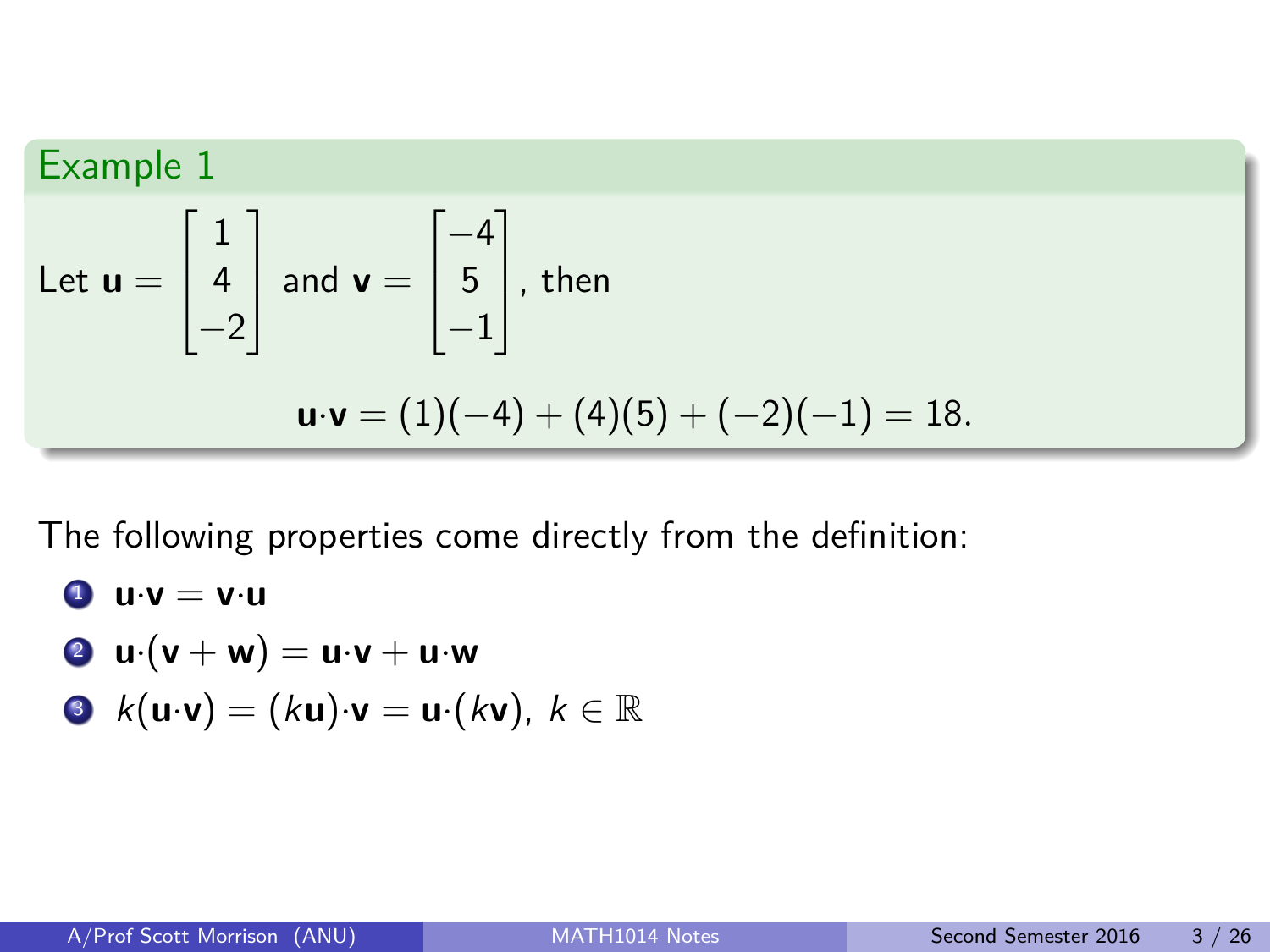# Magnitude and the dot product

Recall that if 
$$
\mathbf{v} = \begin{bmatrix} a \\ b \\ c \end{bmatrix}
$$
, the length (or magnitude) of **v** is defined as  

$$
\|\mathbf{v}\| = \sqrt{a^2 + b^2 + c^2}.
$$

The dot product is a convenient way to compute length:

$$
\|\mathbf{v}\| = \sqrt{\mathbf{v}\cdot\mathbf{v}}
$$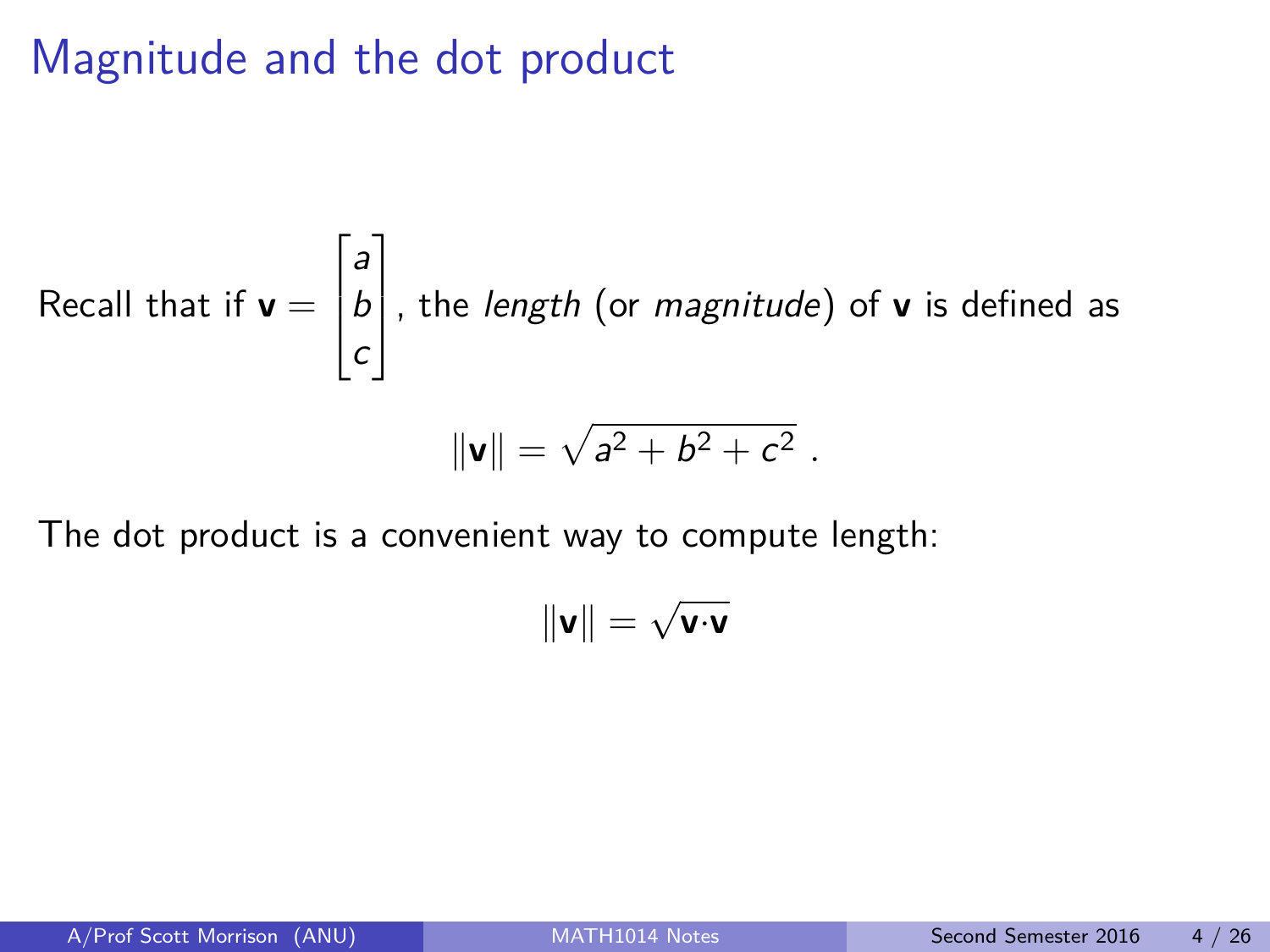## Direction and the dot product

The dot product **u** · **v** is useful for determining the relative directions of **u** and **v**.

Suppose  $\mathbf{u} = \overrightarrow{OP}, \mathbf{v} = \overrightarrow{OQ}$ . The *angle*  $\theta$  between  $\mathbf{u}$  and  $\mathbf{v}$  is the angle at O in the triangle POQ.



Necessarily  $\theta \in [0, \pi]$ .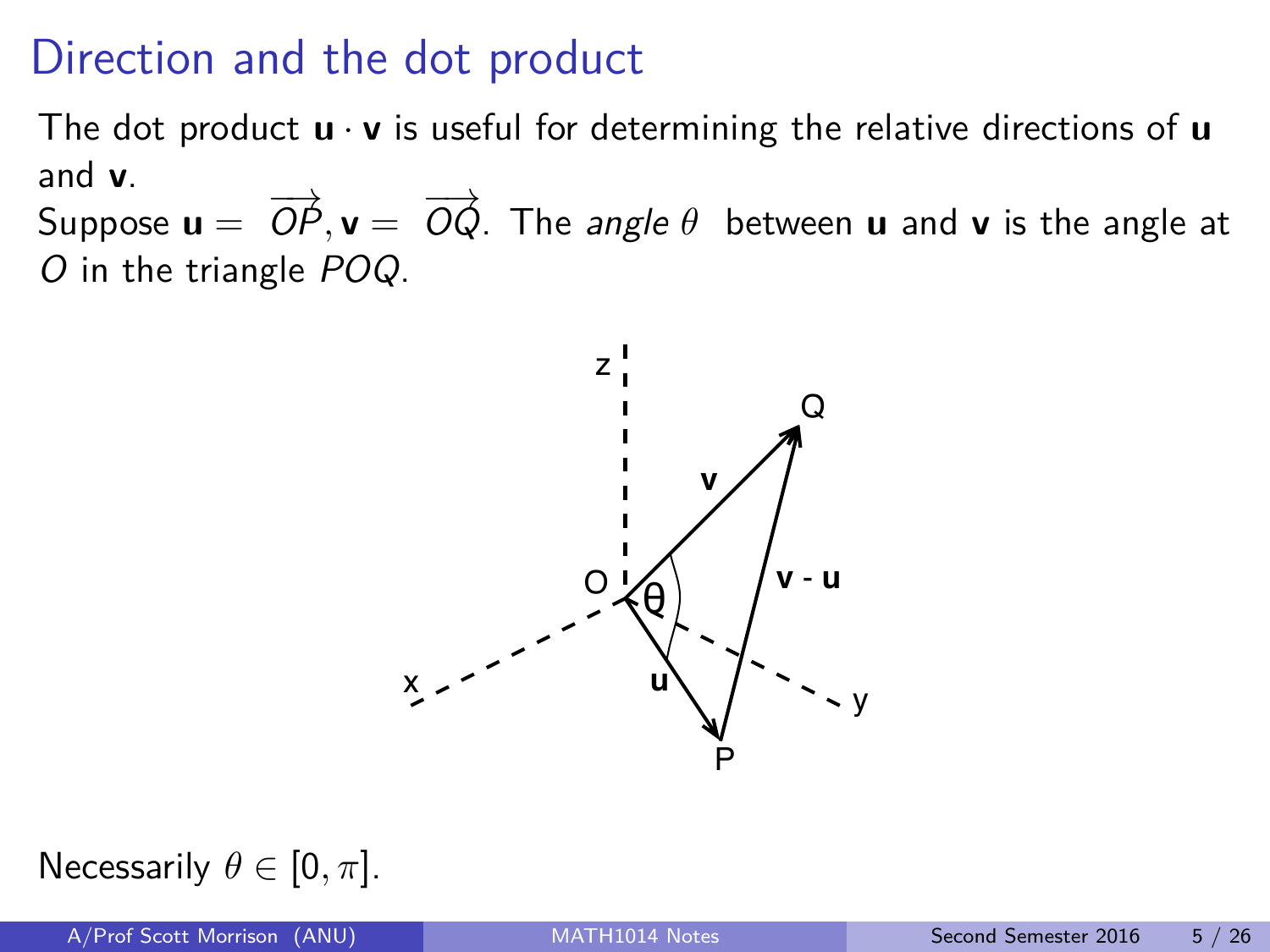Calculating:

$$
\begin{array}{rcl}\n\|\overrightarrow{PQ}\|^2 & = & (\mathbf{v} - \mathbf{u}) \cdot (\mathbf{v} - \mathbf{u}) \\
& = & \mathbf{v} \cdot \mathbf{v} + \mathbf{u} \cdot \mathbf{u} - \mathbf{v} \cdot \mathbf{u} - \mathbf{u} \cdot \mathbf{v} \\
& = & \|\mathbf{u}\|^2 + \|\mathbf{v}\|^2 - 2\mathbf{u} \cdot \mathbf{v}\n\end{array}
$$

But the cosine rule, applied to triangle POQ, gives

$$
\|\overrightarrow{PQ}\|^2=\|\mathbf{u}\|^2+\|\mathbf{v}\|^2-2\|\mathbf{u}\|\cdot\|\mathbf{v}\|\cos\theta
$$

whence

<span id="page-5-0"></span>
$$
\mathbf{u} \cdot \mathbf{v} = \|\mathbf{u}\| \cdot \|\mathbf{v}\| \cos \theta \tag{1}
$$

If either **u** or **v** are zero then the angle betwen them is not defined. In this case, however, [\(1\)](#page-5-0) still holds in the sense that both sides are zero.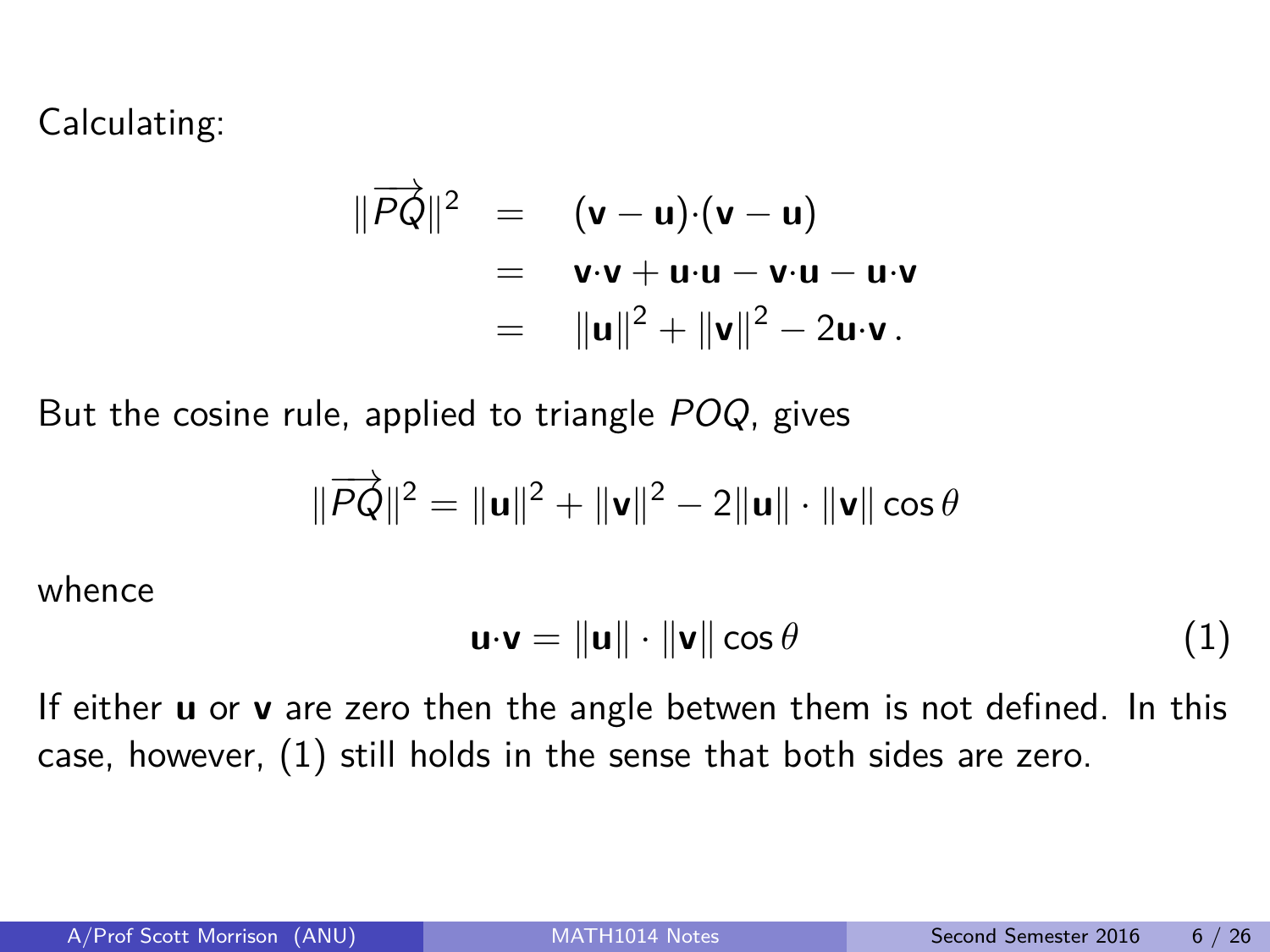#### Theorem

If  $\theta$  is the angle between the directions of **u** and **v**  $(0 \le \theta \le \pi)$ , then

 $\mathbf{u} \cdot \mathbf{v} = \|\mathbf{u}\| \cdot \|\mathbf{v}\| \cos \theta$ 

#### Definition

Two vectors are called *orthogonal* or *perpendicular* or *normal* if  $\mathbf{u} \cdot \mathbf{v} = 0$ , that is,  $\theta = \pi/2$ .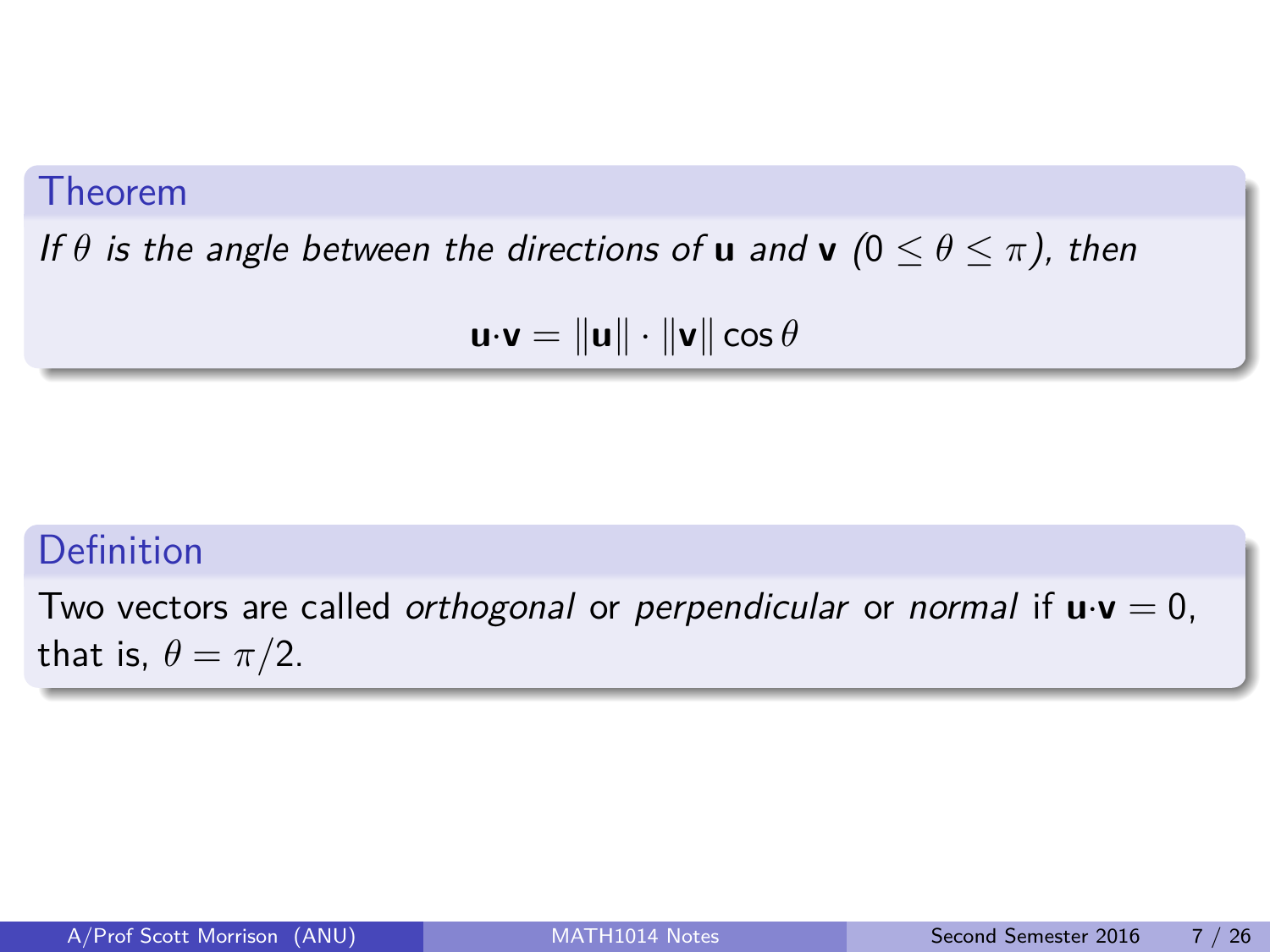# Scalar and vector projections

Just as we can write a vector in  $\mathbb{R}^2$  as a sum of its horizontal and vertical components, we can write any vector as a sum of piece parallel to and perpendicular to a fixed vector.

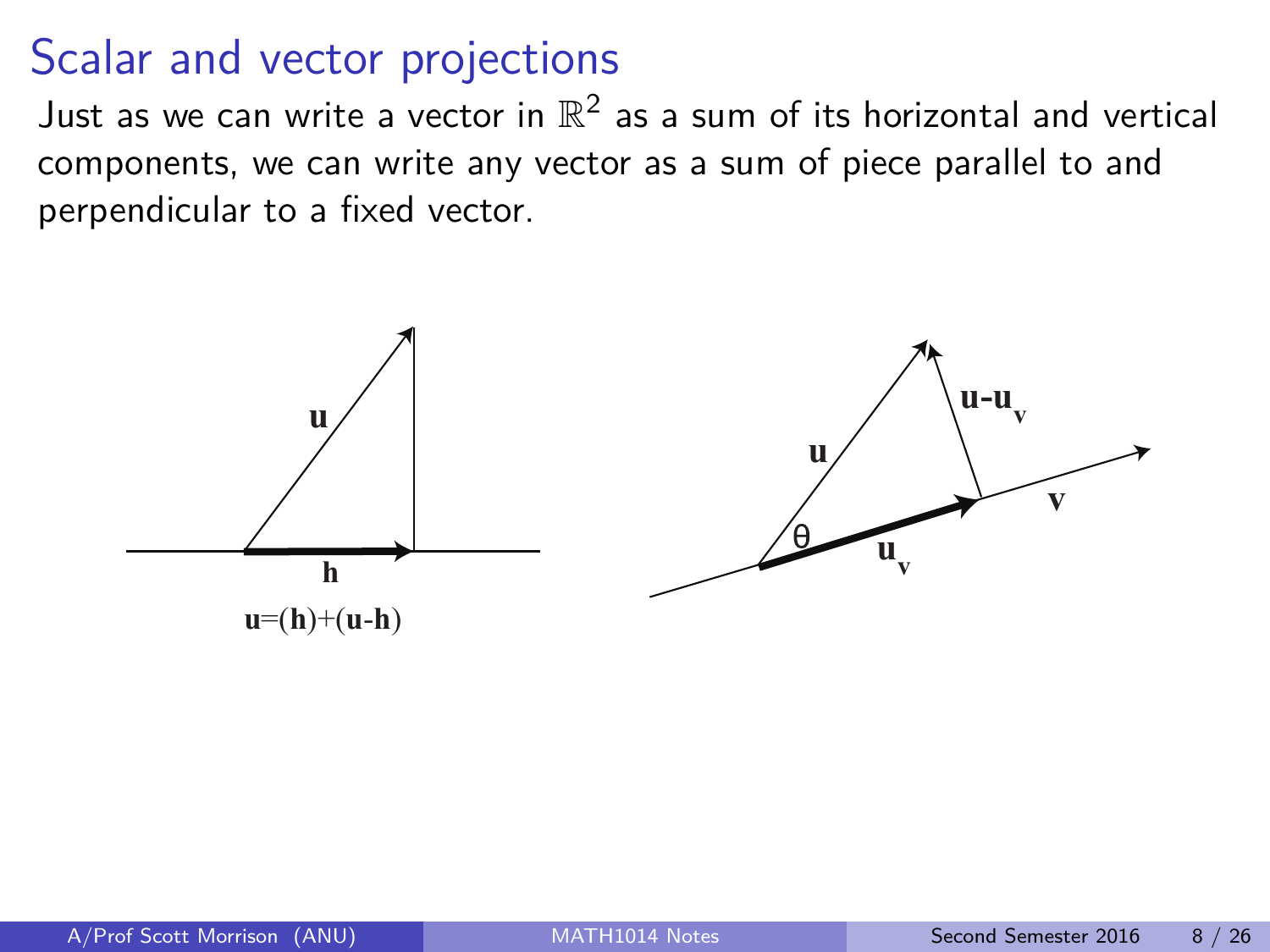# Scalar and vector projections

#### Definition

The scalar projection  $s = \text{comp}_{\mathbf{u}}\mathbf{u}$  of any vector **u** in the direction of the nonzero vector **v** is the scalar product of **u** with a unit vector in the direction of **v**.

$$
\text{comp}_{\mathbf{v}}\mathbf{u} = \mathbf{u} \cdot \frac{\mathbf{v}}{\|\mathbf{v}\|} = \frac{\mathbf{u} \cdot \mathbf{v}}{\|\mathbf{v}\|} = \|\mathbf{u}\| \cos \theta
$$

where  $\theta$  is the angle between **u** and **v**.

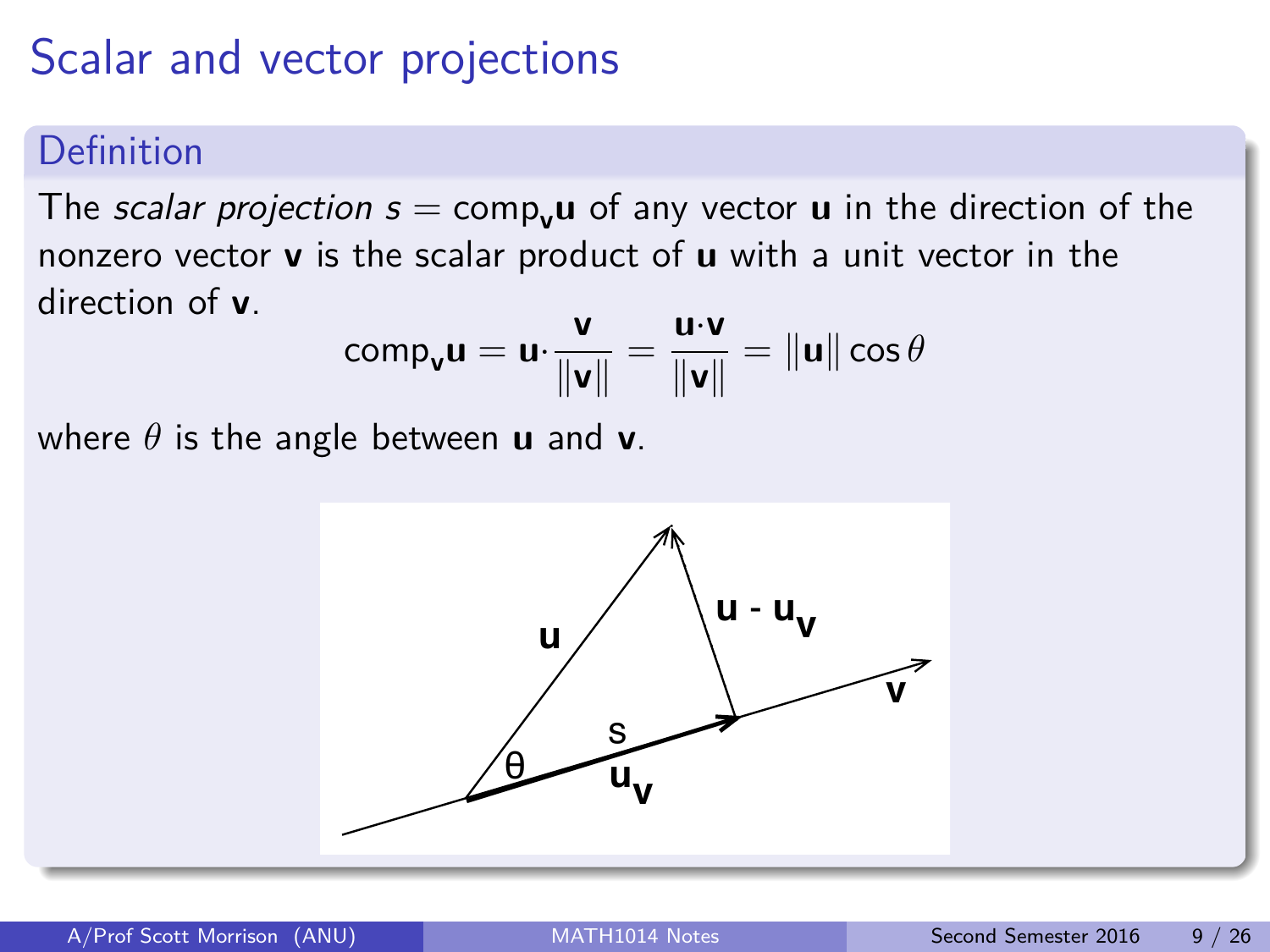#### Definition

The vector projection  $\mathbf{u}_v = \text{proj}_v \mathbf{u}$  of  $\mathbf{u}$  in the direction of the nonzero vector **v** is the scalar multiple of a unit vector  $\hat{v}$  in the direction of **v**, by the scalar projection of **u** in the direction **v**:

$$
\mathrm{proj}_{\mathbf{v}} \mathbf{u} = \frac{\mathbf{u} \cdot \mathbf{v}}{\|\mathbf{v}\|} \hat{\mathbf{v}} = \frac{\mathbf{u} \cdot \mathbf{v}}{\|\mathbf{v}\|^2} \mathbf{v}.
$$

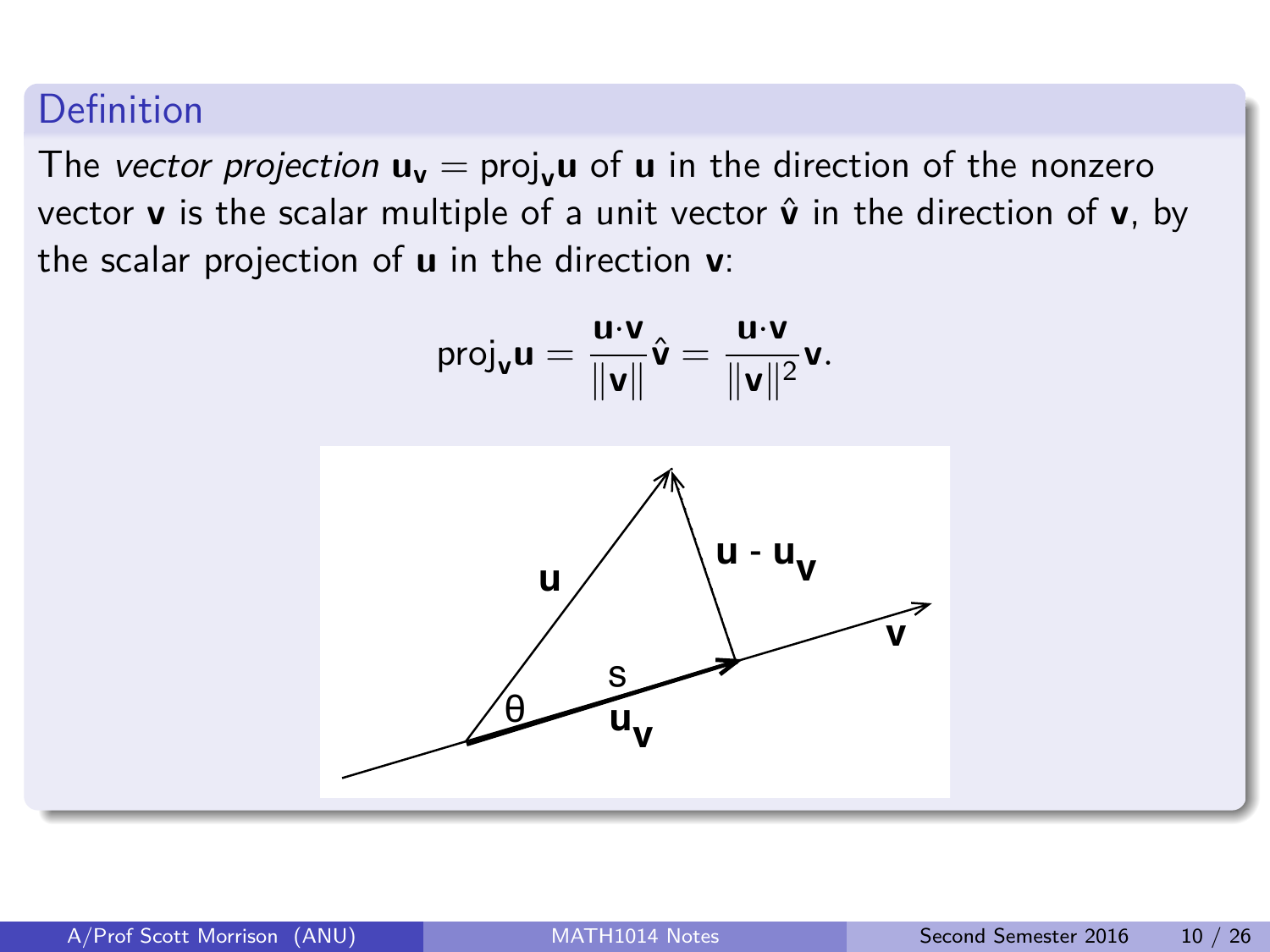### In words:

- The scalar projection of **u** onto **v** is. . .
- The vector projection of **u** onto **v** is. . .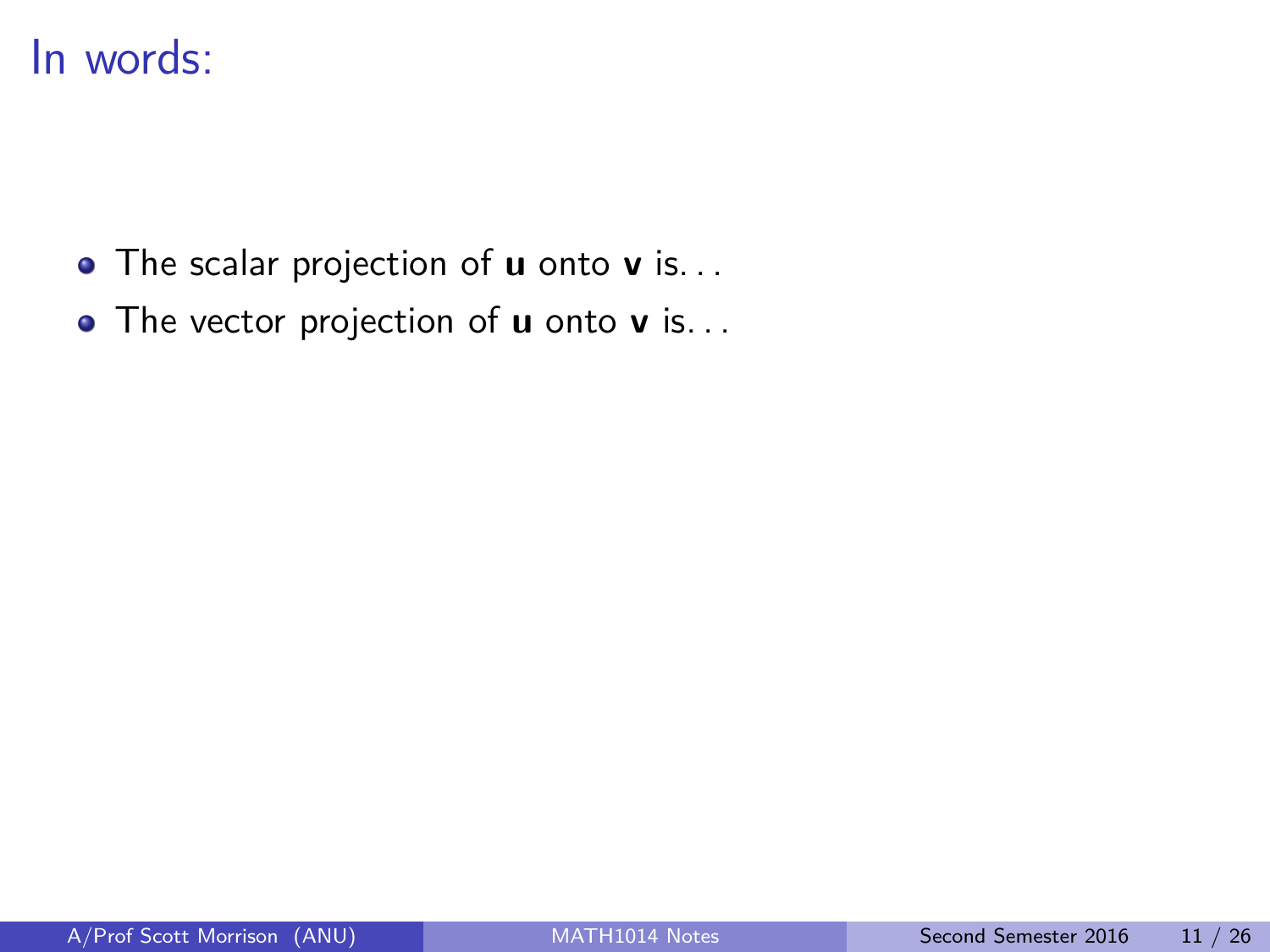### In words:

- The scalar projection of **u** onto **v** is. . .
- The vector projection of **u** onto **v** is. . .

Remember that we can write **u** as a sum of a vector parallel to **v** and a vector perpendicular to **v**. We call the summand parallel to **v** the component in the **v** direction.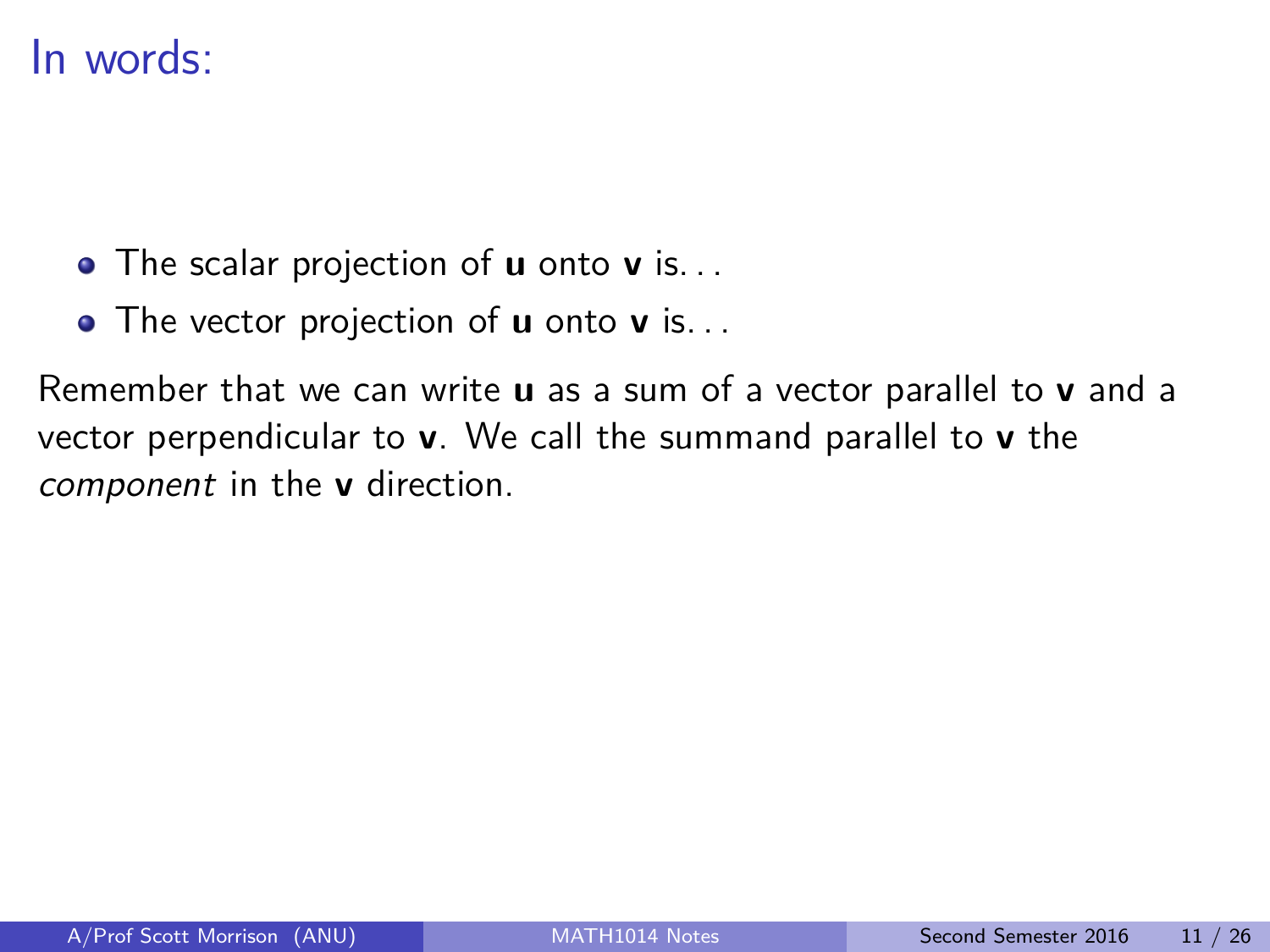### In words:

- The scalar projection of **u** onto **v** is. . .
- The vector projection of **u** onto **v** is. . .

Remember that we can write **u** as a sum of a vector parallel to **v** and a vector perpendicular to **v**. We call the summand parallel to **v** the component in the **v** direction.

- The scalar projection of **u** onto **v** is the length of the component of **u** in the **v** direction.
- The vector projection of **u** onto **v** is the component of **u** in the **v** direction.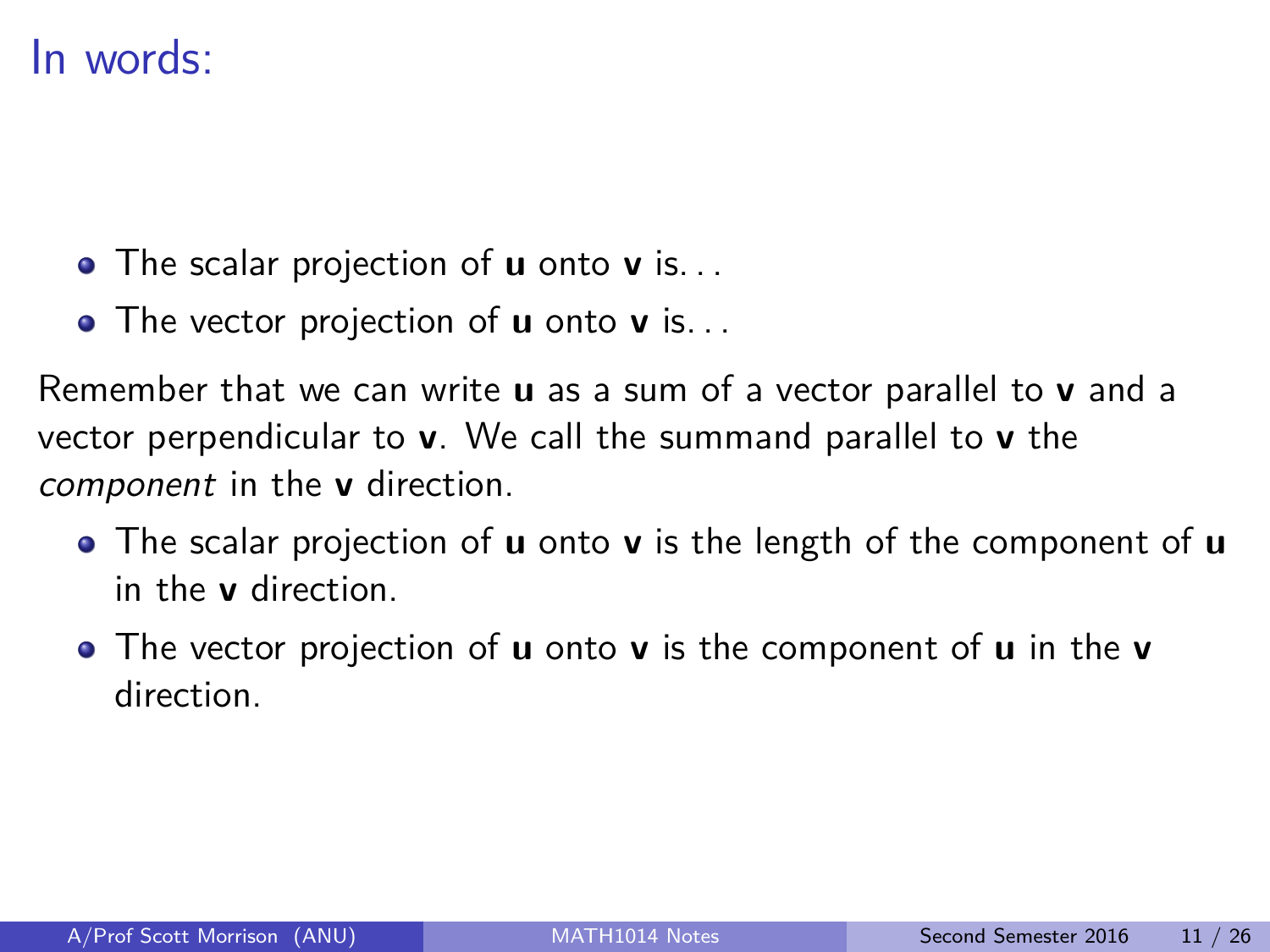# Definition of the cross product

In  $\mathbb{R}^3$  only, there is a product of two vectors called a cross product or vector product. The cross product of **a** and **b** is a vector denoted  $a \times b$ . To specify a vector in  $\mathbb{R}^3$ , we need to give its magnitude and direction.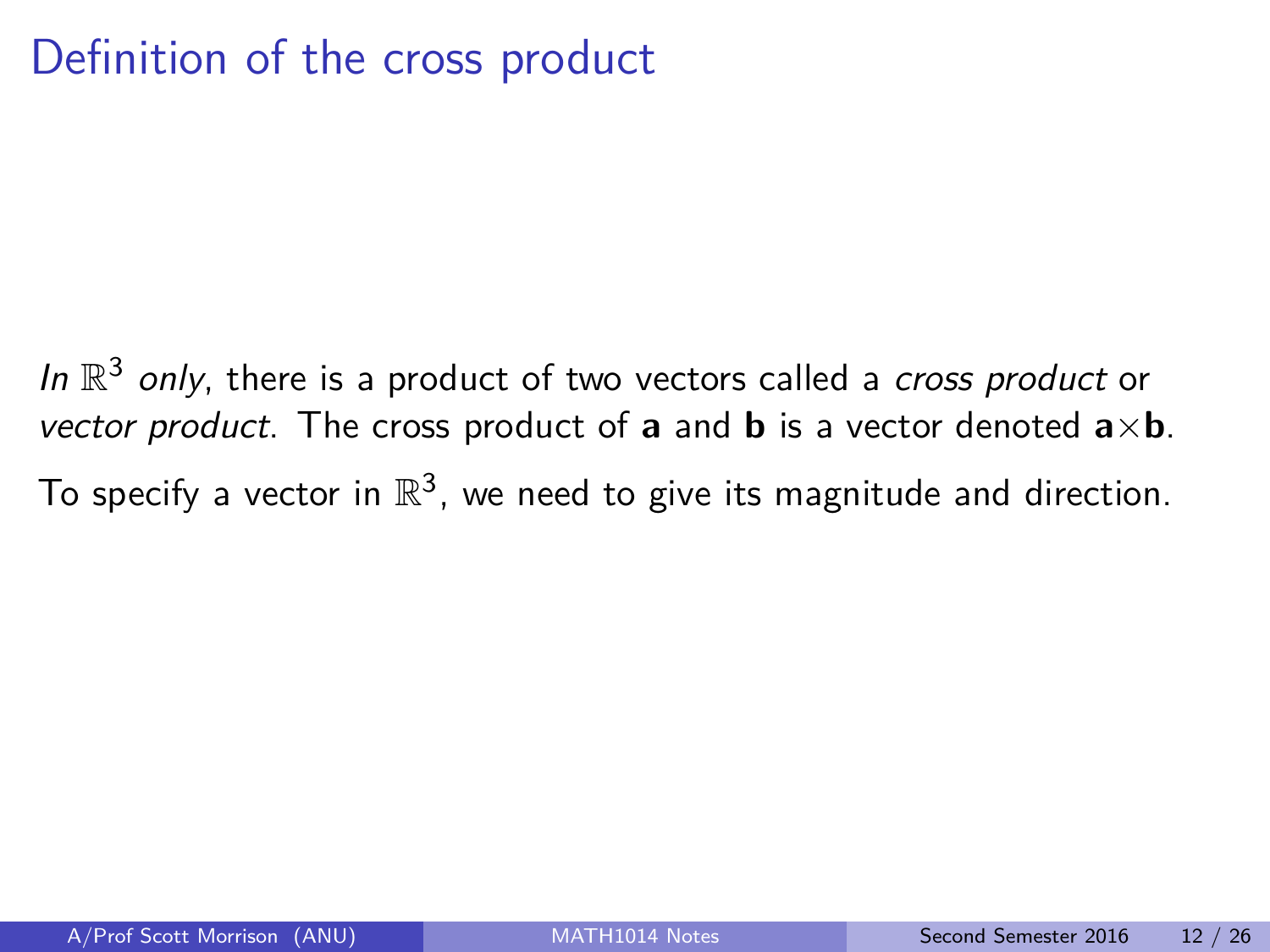# Definition of the cross product

### Definition

Given **a** and **b** in  $\mathbb{R}^3$  with  $\theta \in [0, \pi]$  the angle between them, the cross product  $\mathbf{a} \times \mathbf{b}$  is the vector defined by the following properties:

- $\bullet$   $|\mathbf{a} \times \mathbf{b}| = |\mathbf{a}||\mathbf{b}| \sin \theta$
- **a**×**b** is orthogonal to both **a** and **b**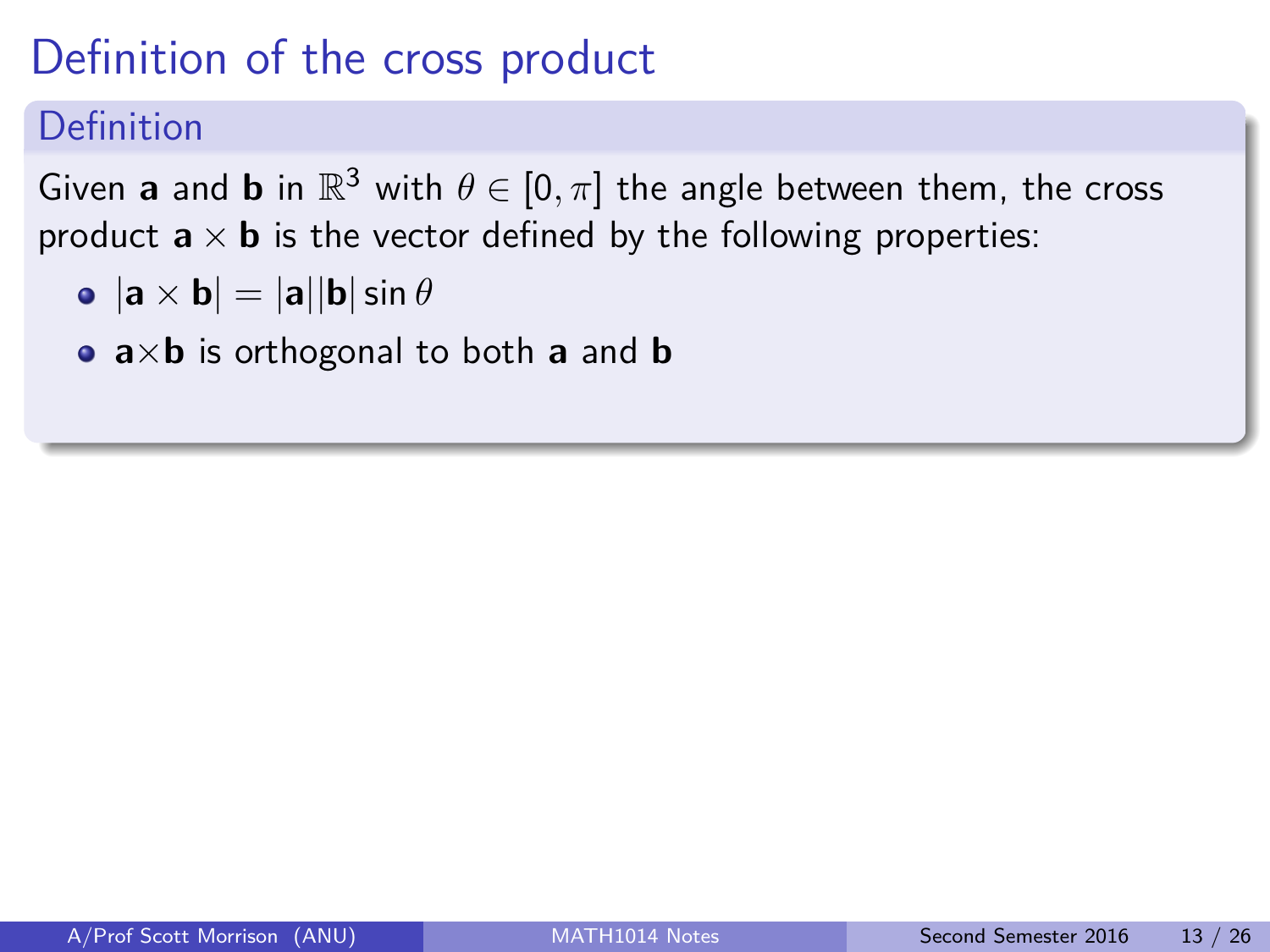# Definition of the cross product

### Definition

Given **a** and **b** in  $\mathbb{R}^3$  with  $\theta \in [0, \pi]$  the angle between them, the cross product  $\mathbf{a} \times \mathbf{b}$  is the vector defined by the following properties:

- $\bullet$   $|\mathbf{a} \times \mathbf{b}| = |\mathbf{a}||\mathbf{b}| \sin \theta$
- **a**×**b** is orthogonal to both **a** and **b**
- $\{a, b, a \times b\}$  form a right-handed coordinate system

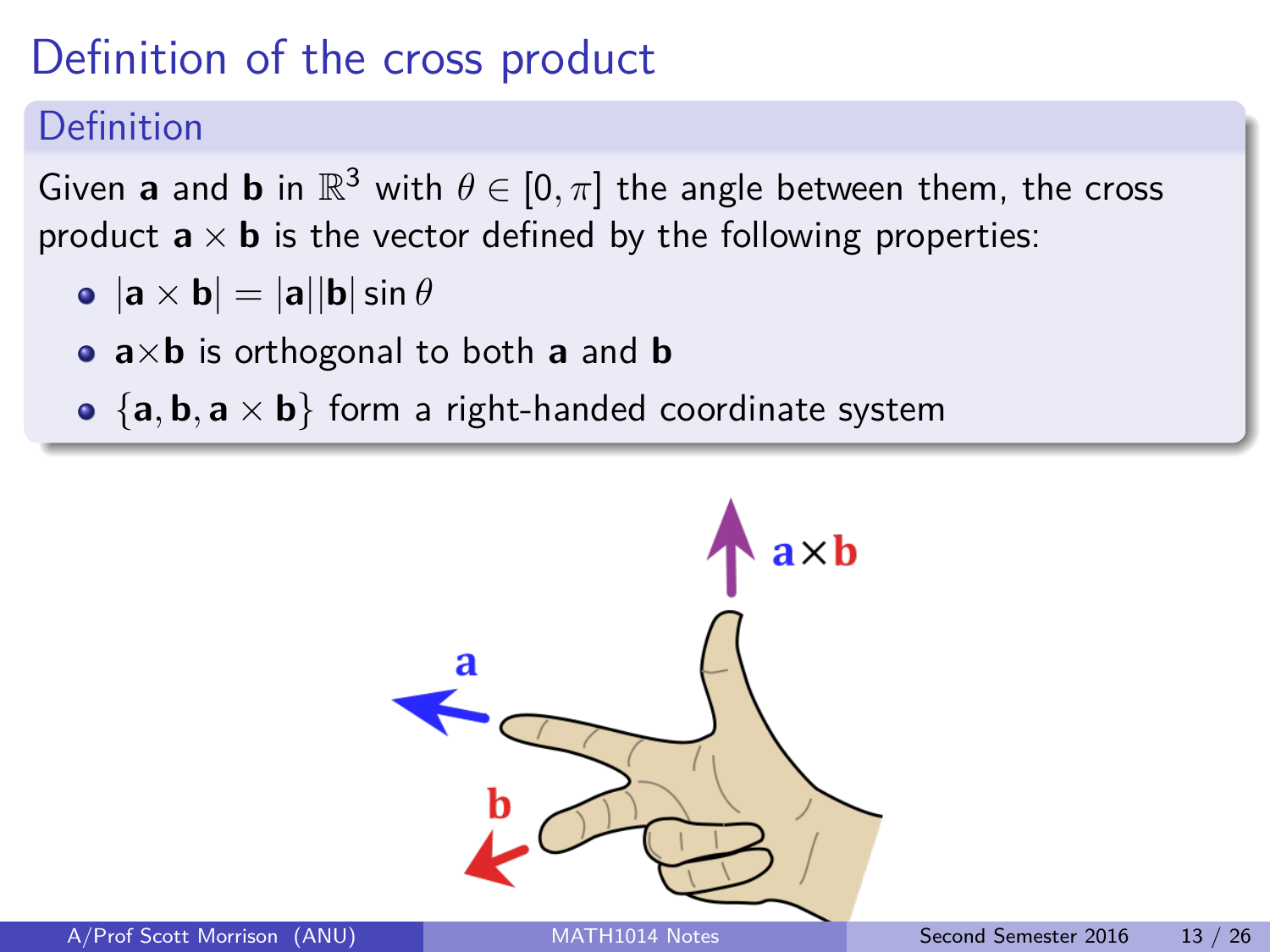# Computing cross products

Given  $\mathbf{a} = \langle a_1, a_2, a_3 \rangle$  and  $\mathbf{b} = \langle b_1, b_2, b_3 \rangle$ , how can we find the coordinates of  $\mathbf{a} \times \mathbf{b}$ ?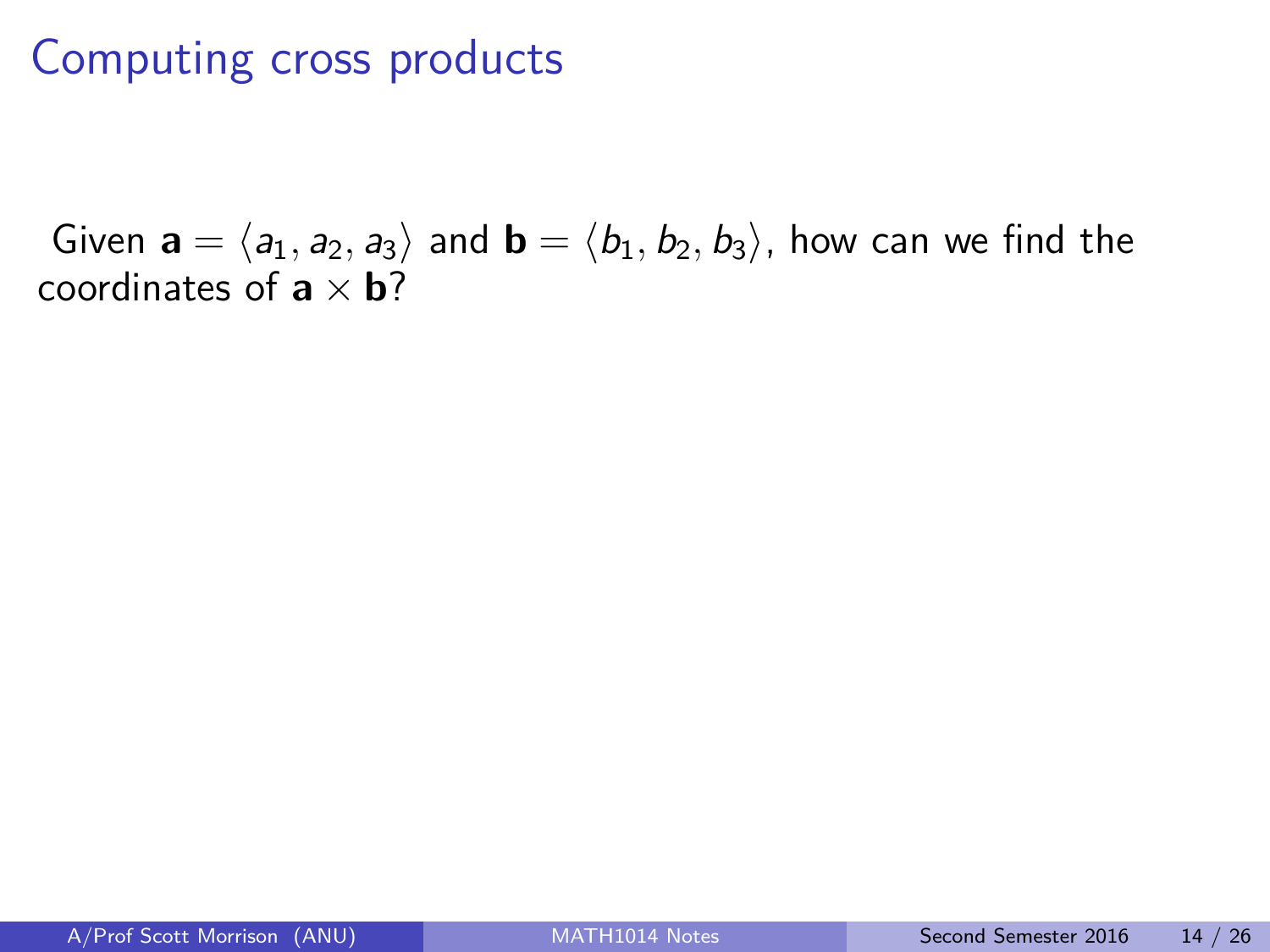## Computing cross products

Given  $\mathbf{a} = \langle a_1, a_2, a_3 \rangle$  and  $\mathbf{b} = \langle b_1, b_2, b_3 \rangle$ , how can we find the coordinates of  $\mathbf{a} \times \mathbf{b}$ ?

If  $\mathbf{a} = \langle a_1, a_2, a_3 \rangle$  and  $\mathbf{b} = \langle b_1, b_2, b_3 \rangle$ , then the **cross product** of **a** and **b** is the vector

$$
\mathbf{a} \times \mathbf{b} = \langle a_2b_3 - a_3b_2, a_3b_1 - a_1b_3, a_1b_2 - a_2b_1 \rangle.
$$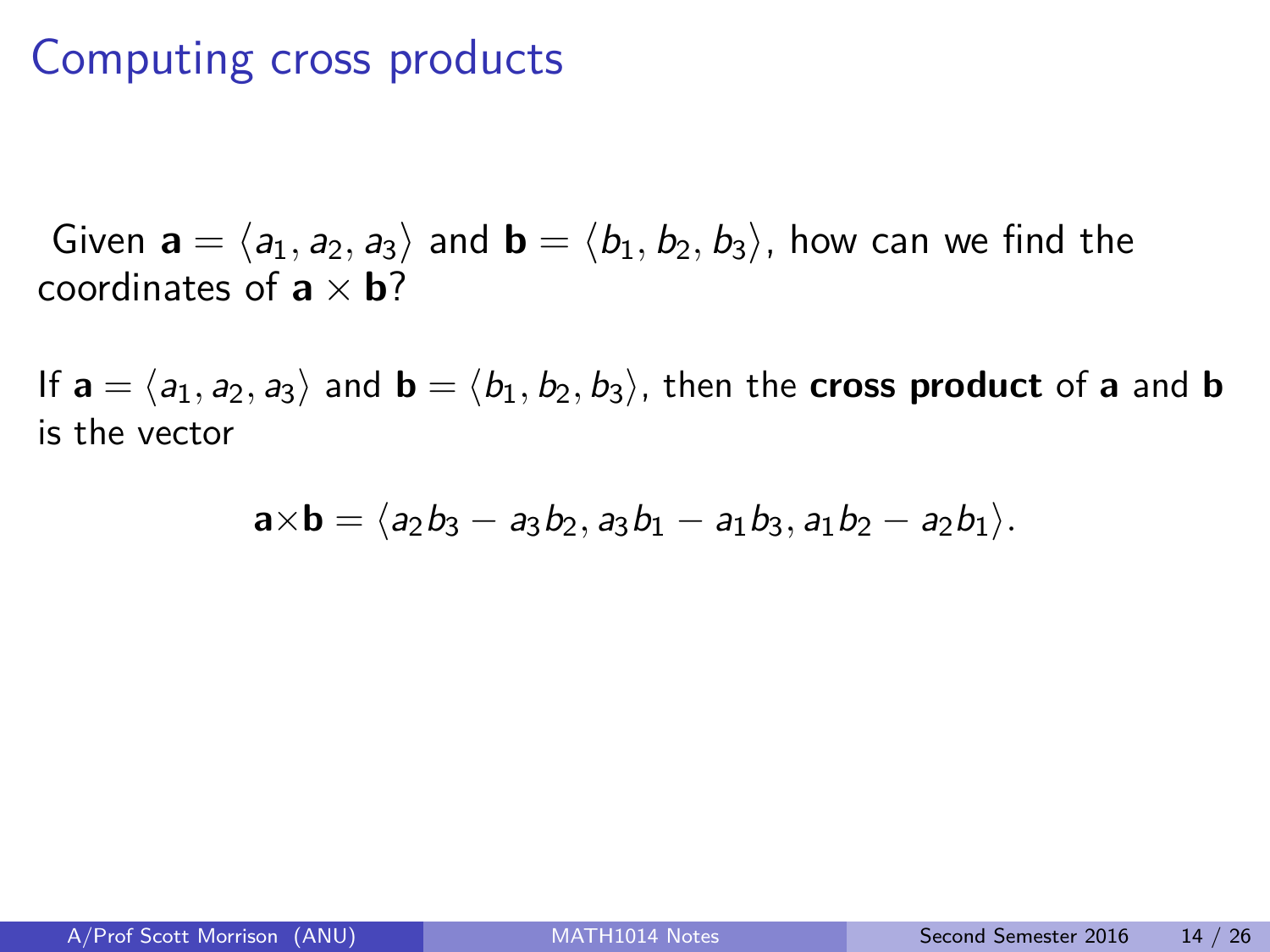# Computing cross products

Given  $\mathbf{a} = \langle a_1, a_2, a_3 \rangle$  and  $\mathbf{b} = \langle b_1, b_2, b_3 \rangle$ , how can we find the coordinates of  $\mathbf{a} \times \mathbf{b}$ ?

If  $\mathbf{a} = \langle a_1, a_2, a_3 \rangle$  and  $\mathbf{b} = \langle b_1, b_2, b_3 \rangle$ , then the **cross product** of **a** and **b** is the vector

$$
\mathbf{a} \times \mathbf{b} = \langle a_2b_3 - a_3b_2, a_3b_1 - a_1b_3, a_1b_2 - a_2b_1 \rangle.
$$

You should check that this formula gives a vector satisfying the definition on the previous slide! Alternatively, we could give this formula as the definition and then prove those properties as a theorem.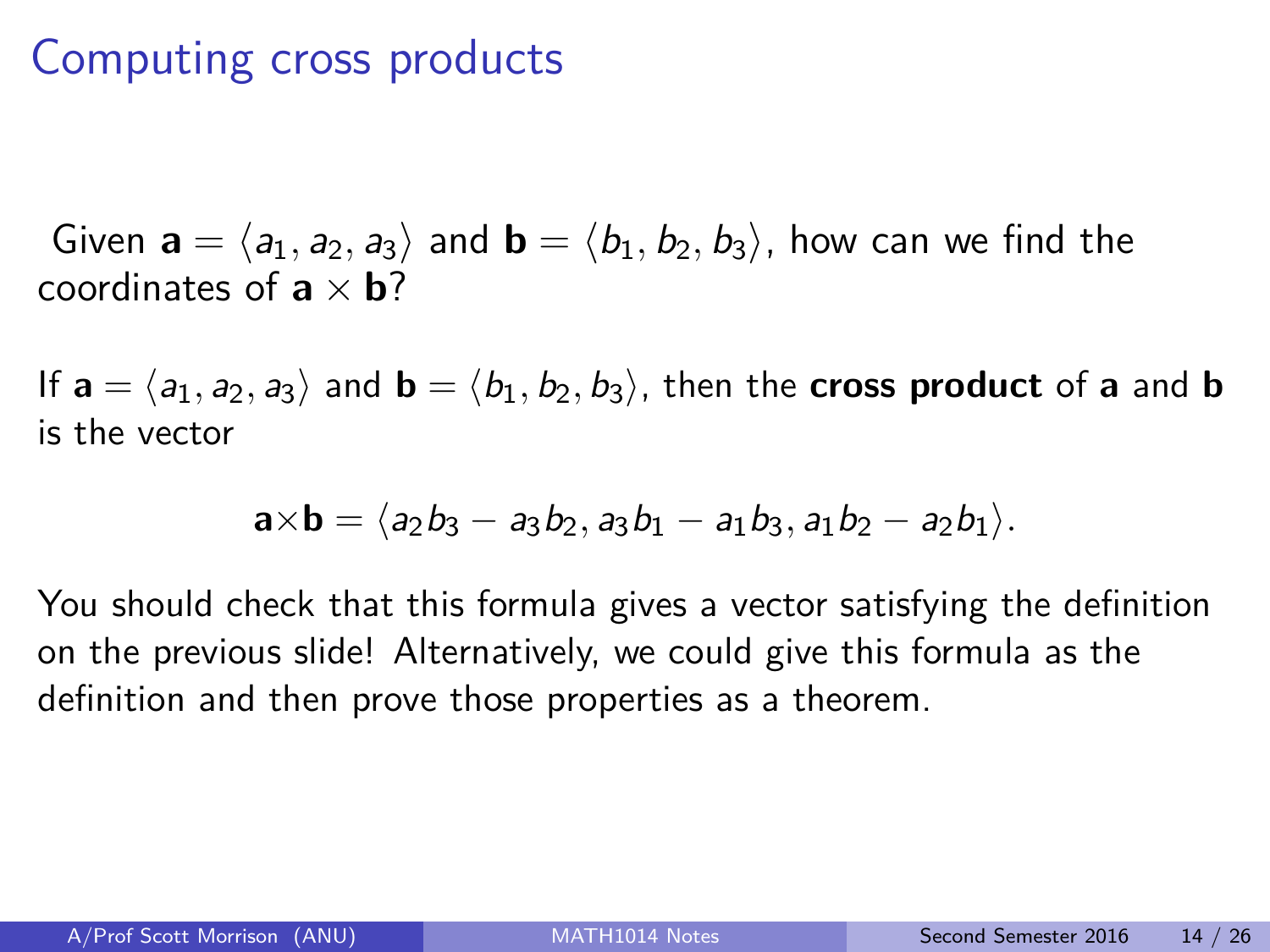In order to make the definition easier to remember we use the notation of determinants. Recall that a **determinant of order 2** is defined by

$$
\begin{vmatrix} a & b \\ c & d \end{vmatrix} = ad - bc.
$$

Further a **determinant of order 3** can be defined in terms of second order determinants:

$$
\begin{vmatrix} a_1 & a_2 & a_3 \ b_1 & b_2 & b_3 \ c_1 & c_2 & c_3 \ \end{vmatrix} = a_1 \begin{vmatrix} b_2 & b_3 \ c_2 & c_3 \end{vmatrix} - a_2 \begin{vmatrix} b_1 & b_3 \ c_1 & c_3 \end{vmatrix} + a_3 \begin{vmatrix} b_1 & b_2 \ c_1 & c_2 \end{vmatrix}
$$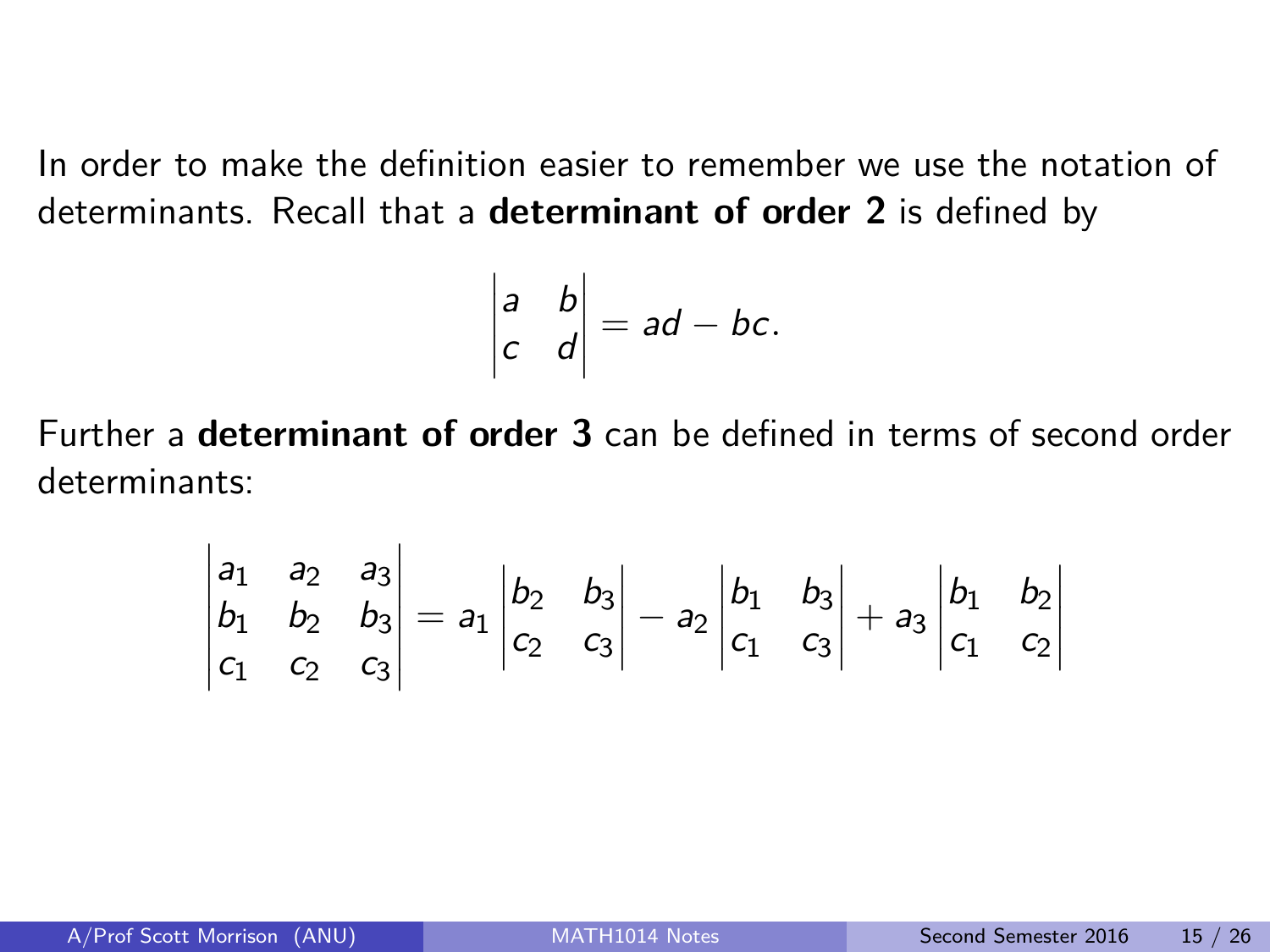We now rewrite the cross product using determinants of order 3 and the standard basis vectors **i**, **j** and **k** where  $\mathbf{a} = a_1 \mathbf{i} + a_2 \mathbf{j} + a_3 \mathbf{k}$  and  $\mathbf{b} = b_1 \mathbf{i} + b_2 \mathbf{j} + b_3 \mathbf{k}$ 

$$
\mathbf{a} \times \mathbf{b} = \begin{vmatrix} a_2 & a_3 \\ b_2 & b_3 \end{vmatrix} \mathbf{i} - \begin{vmatrix} a_1 & a_3 \\ b_1 & b_3 \end{vmatrix} \mathbf{j} + \begin{vmatrix} a_1 & a_2 \\ b_1 & b_2 \end{vmatrix} \mathbf{k}.
$$

In view of the similarity of the last two equations we often write

<span id="page-20-0"></span>
$$
\mathbf{a} \times \mathbf{b} = \begin{vmatrix} \mathbf{i} & \mathbf{j} & \mathbf{k} \\ a_1 & a_2 & a_3 \\ b_1 & b_2 & b_3 \end{vmatrix} . \tag{2}
$$

Although the first row of the symbolic determinant in Equation [2](#page-20-0) consists of vectors, it can be expanded as if it were an ordinary determinant.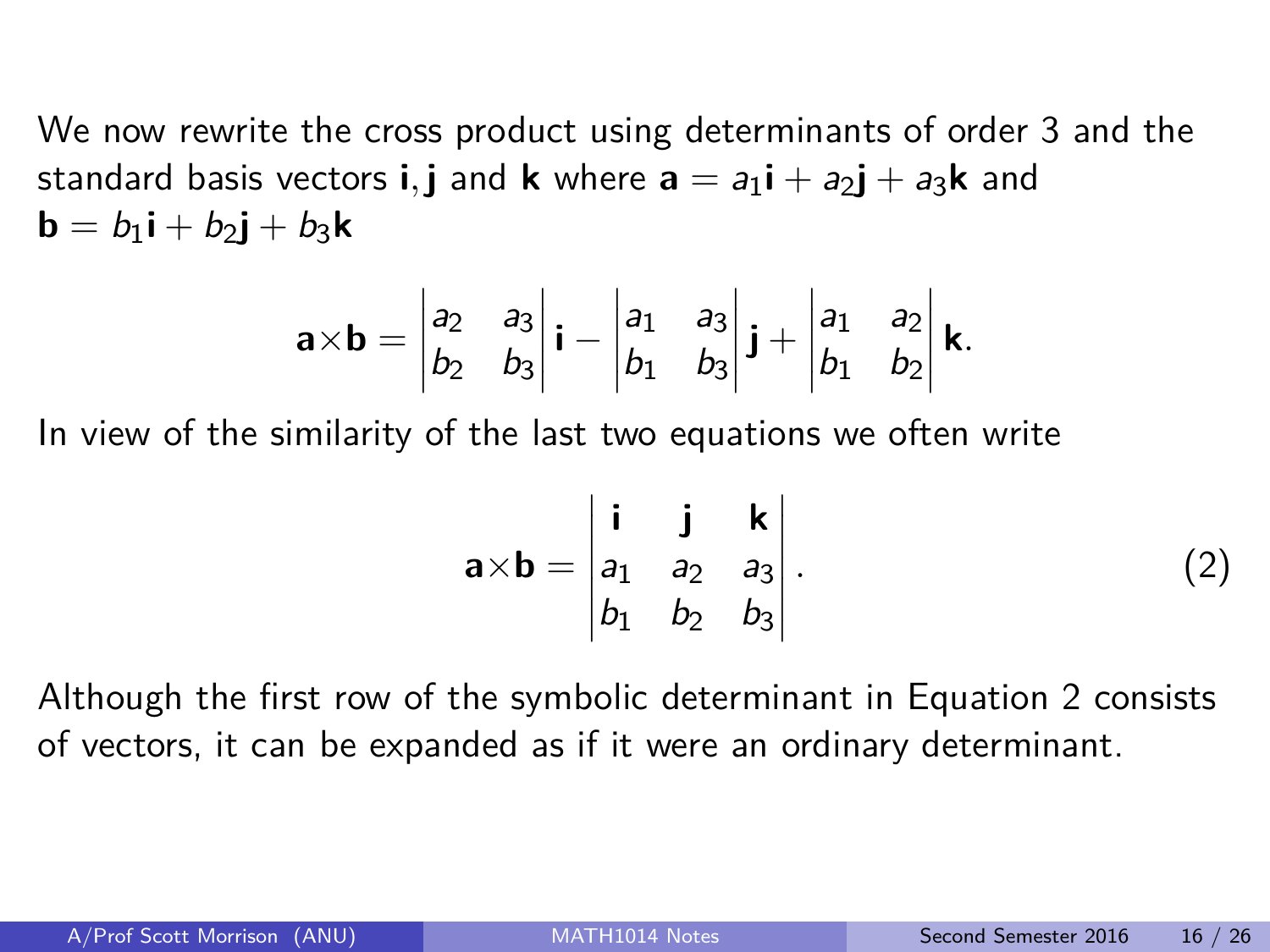Find a vector with positive **k** component which is perpendicular to both **a** =  $2i - j - 2k$  and **b** =  $2i - 3j + k$ .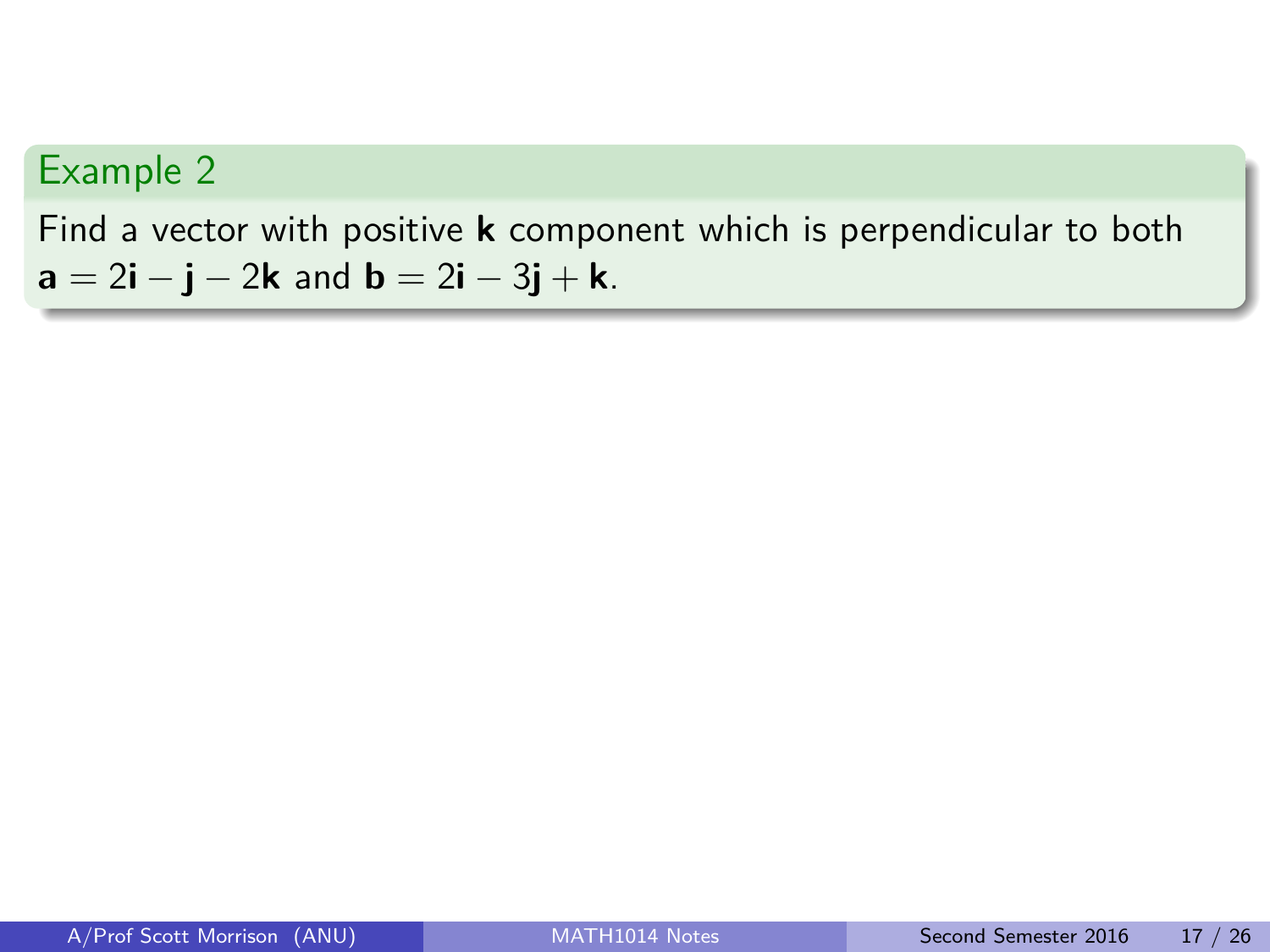Find a vector with positive **k** component which is perpendicular to both **a** =  $2i - j - 2k$  and **b** =  $2i - 3j + k$ .

Solution The vector **a**×**b** will be perpendicular to both **a** and **b**:

$$
\mathbf{a} \times \mathbf{b} = \begin{vmatrix} \mathbf{i} & \mathbf{j} & \mathbf{k} \\ 2 & -1 & -2 \\ 2 & -3 & 1 \end{vmatrix}
$$

$$
= -7\mathbf{i} - 6\mathbf{j} - 4\mathbf{k}.
$$

Now we require a vector with a positive **k**. It is given by  $\langle 7, 6, 4 \rangle$ .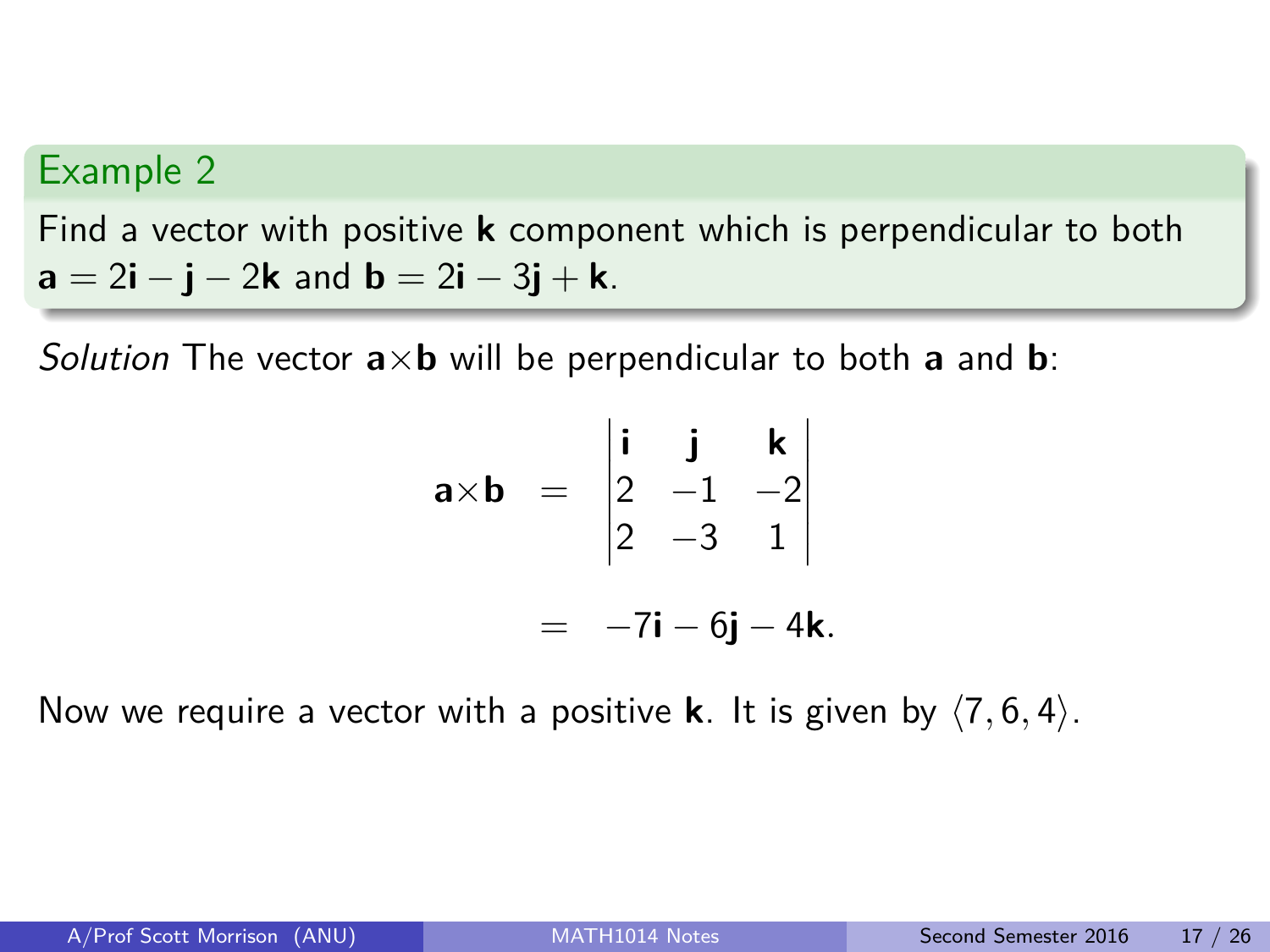# Properties of the cross product

#### Lemma

Two non zero vectors **a** and **b** are parallel (or antiparallel) if and only if

 $a \times b = 0$ .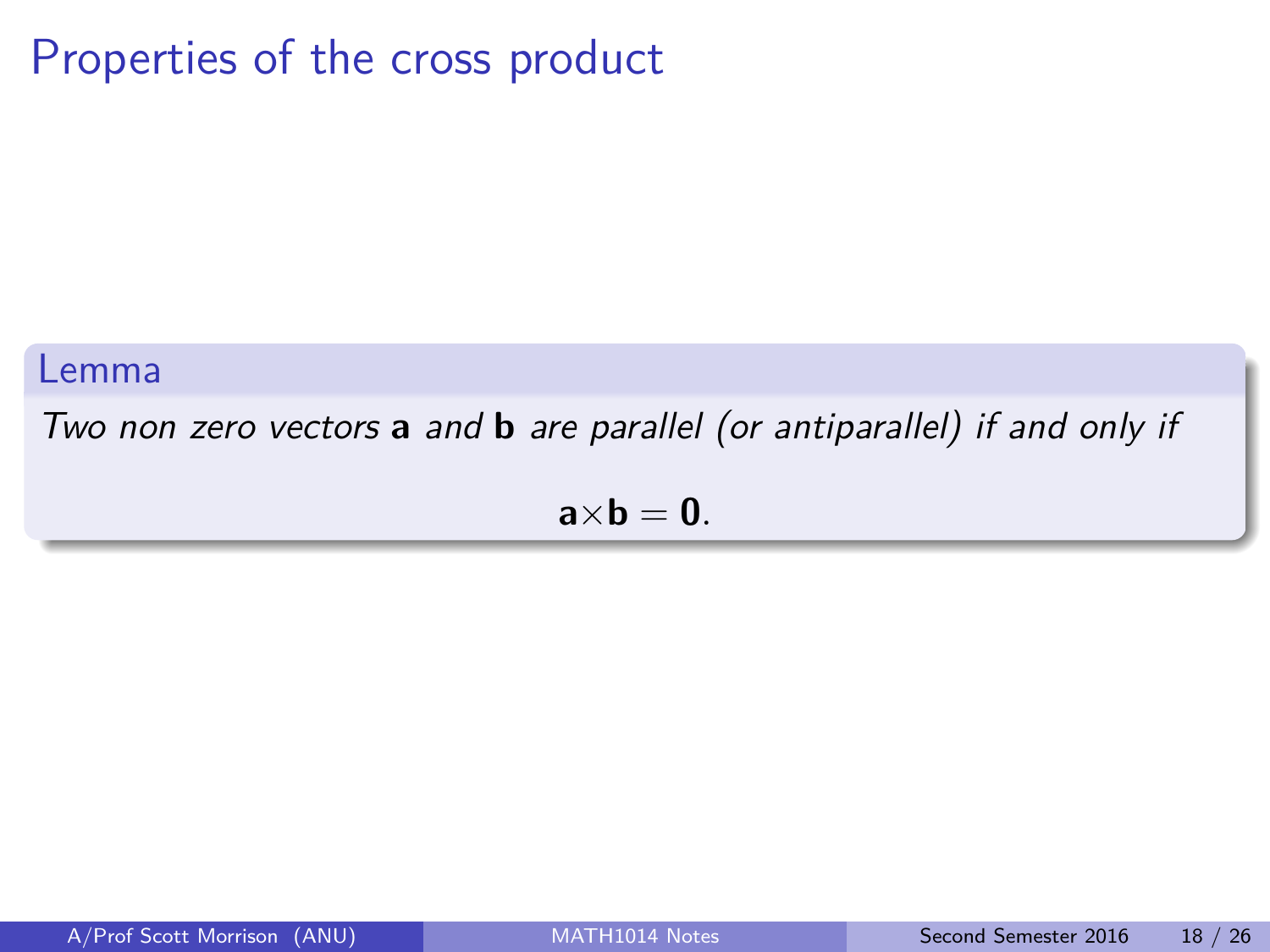# Properties of the cross product

If **u v** and **w** are any vectors in  $\mathbb{R}^3$ , and t is a real number, then

 $\mathbf{u} \times \mathbf{v} = - \dots$ 2  $(\mathbf{u} + \mathbf{v}) \times \mathbf{w} = \dots$  $\bullet$  **u**×(**v** + **w**) = ....  $\bullet$  (tu)×**v** = **u**×(t**v**) = ....  $\mathbf{v} \cdot (\mathbf{v} \times \mathbf{w}) = \dots$  $\bullet$   $\mathbf{u}\times(\mathbf{v}\times\mathbf{w})=\dots$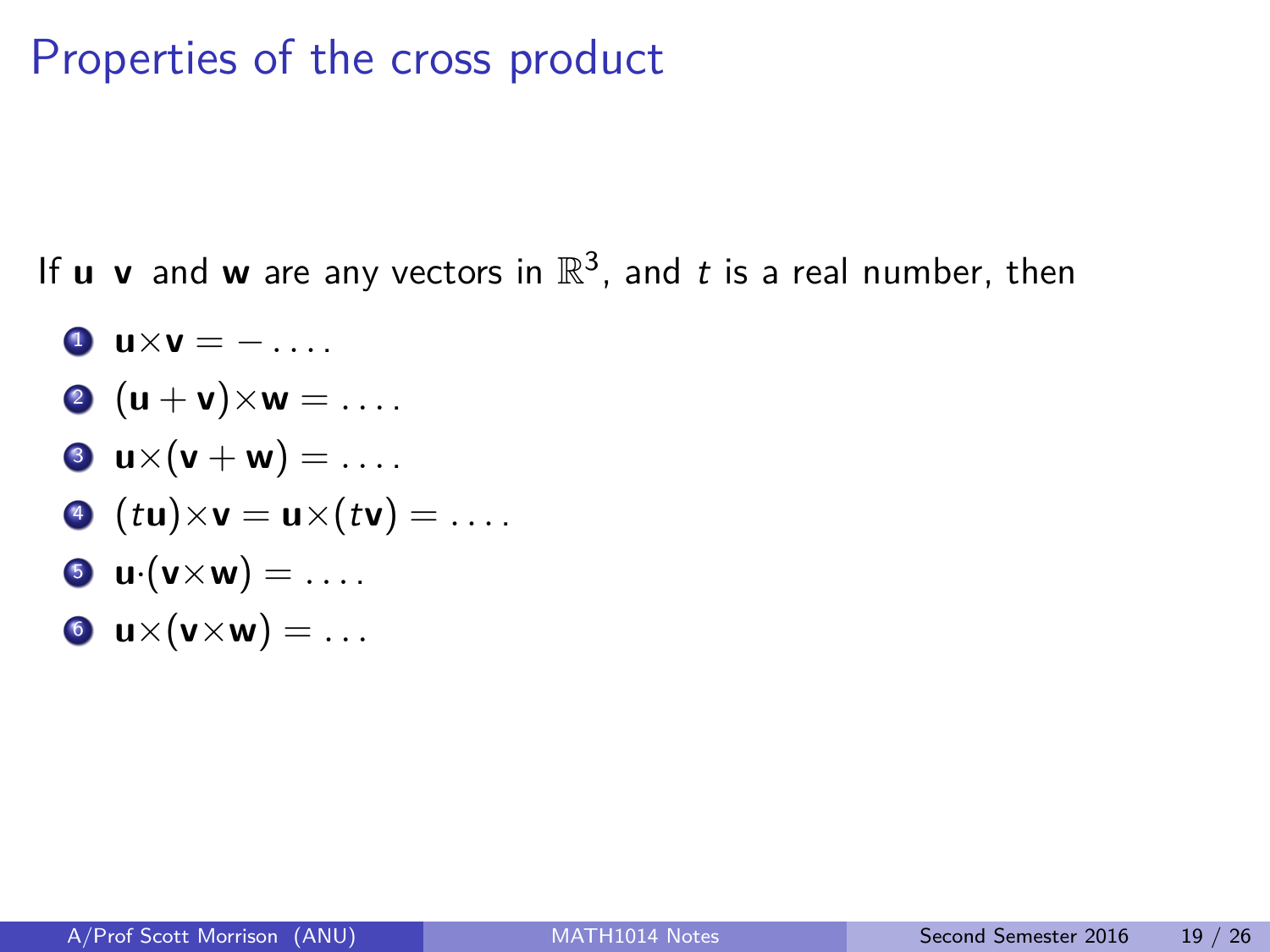## Properties of the cross product

If  $\mathbf u \mathbf v$  and  $\mathbf w$  are any vectors in  $\mathbb R^3$ , and  $t$  is a real number, then...

\n- **Q** 
$$
u \times v = -v \times u
$$
.
\n- **Q**  $(u + v) \times w = u \times w + v \times w$ .
\n- **Q**  $u \times (v + w) = u \times v + u \times w$ .
\n- **Q**  $(tu) \times v = u \times (tv) = t(u \times v)$ .
\n- **Q**  $u \cdot (v \times w) = (u \times v) \cdot w$ .
\n- **Q**  $u \times (v \times w) = (u \cdot w)v - (u \cdot v)w$ .
\n

Note the absence of an associative law. The cross product is not associative. In general

 $\mathbf{u}\times(\mathbf{v}\times\mathbf{w})\neq(\mathbf{u}\times\mathbf{v})\times\mathbf{w}$ !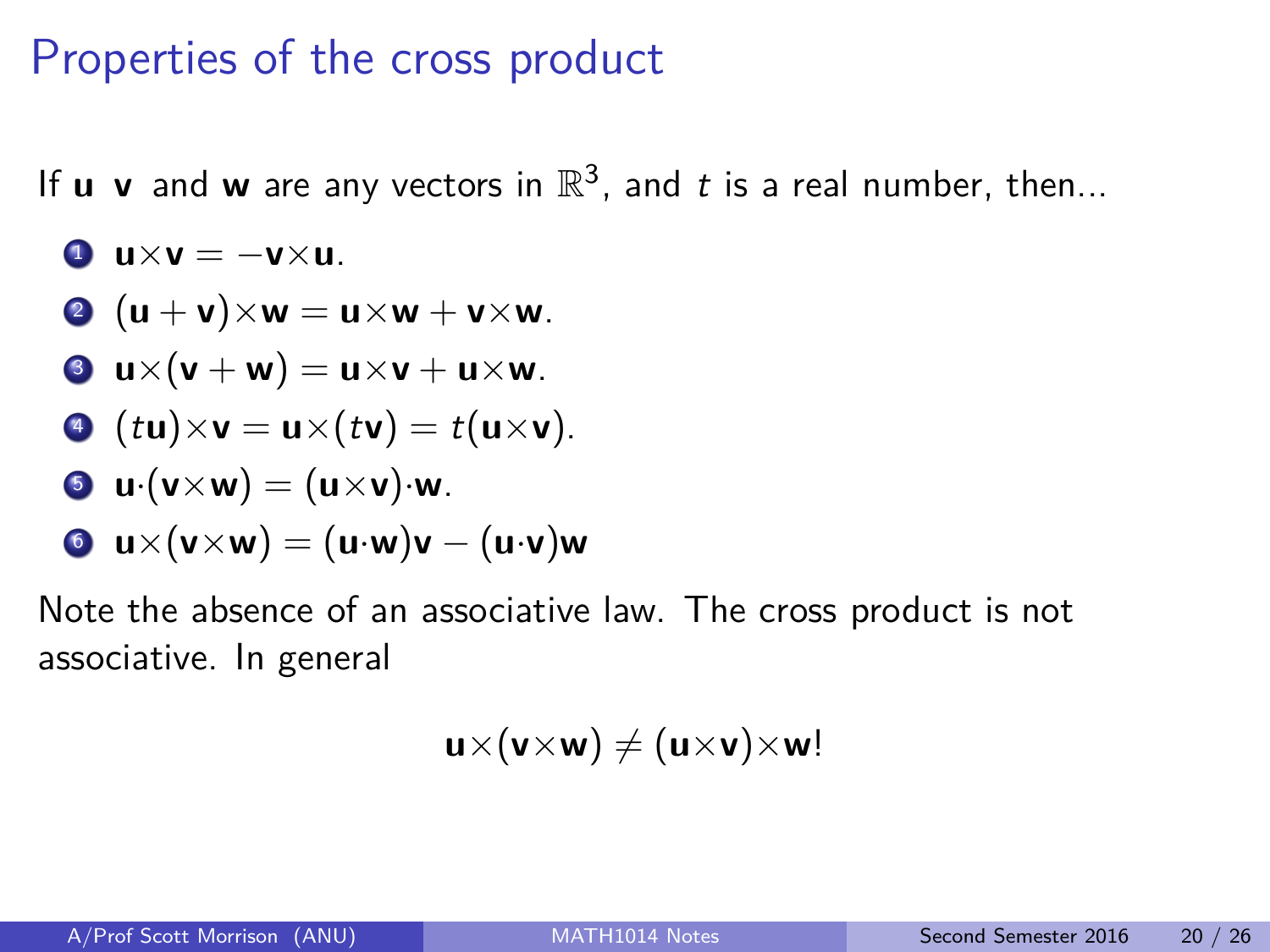# Comparing the dot and cross product

- Where is each defined?
- What is the output?
- What's the significance of zero?
- Is it commutative?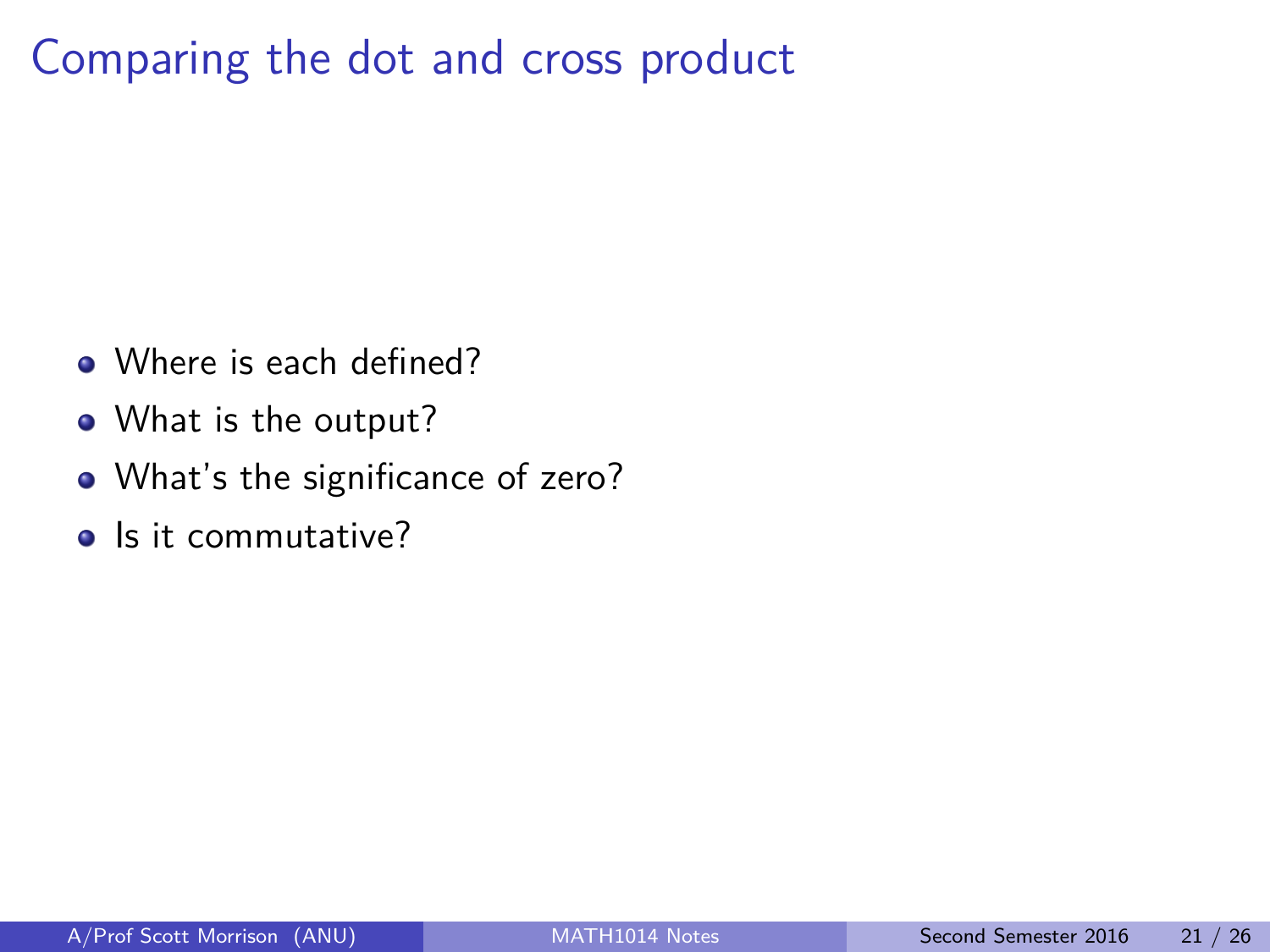A triangle ABC has vertices (2*,* −1*,* 0), (5*,* −4*,* 3), (1*,* −3*,* 2). Is it a right triangle?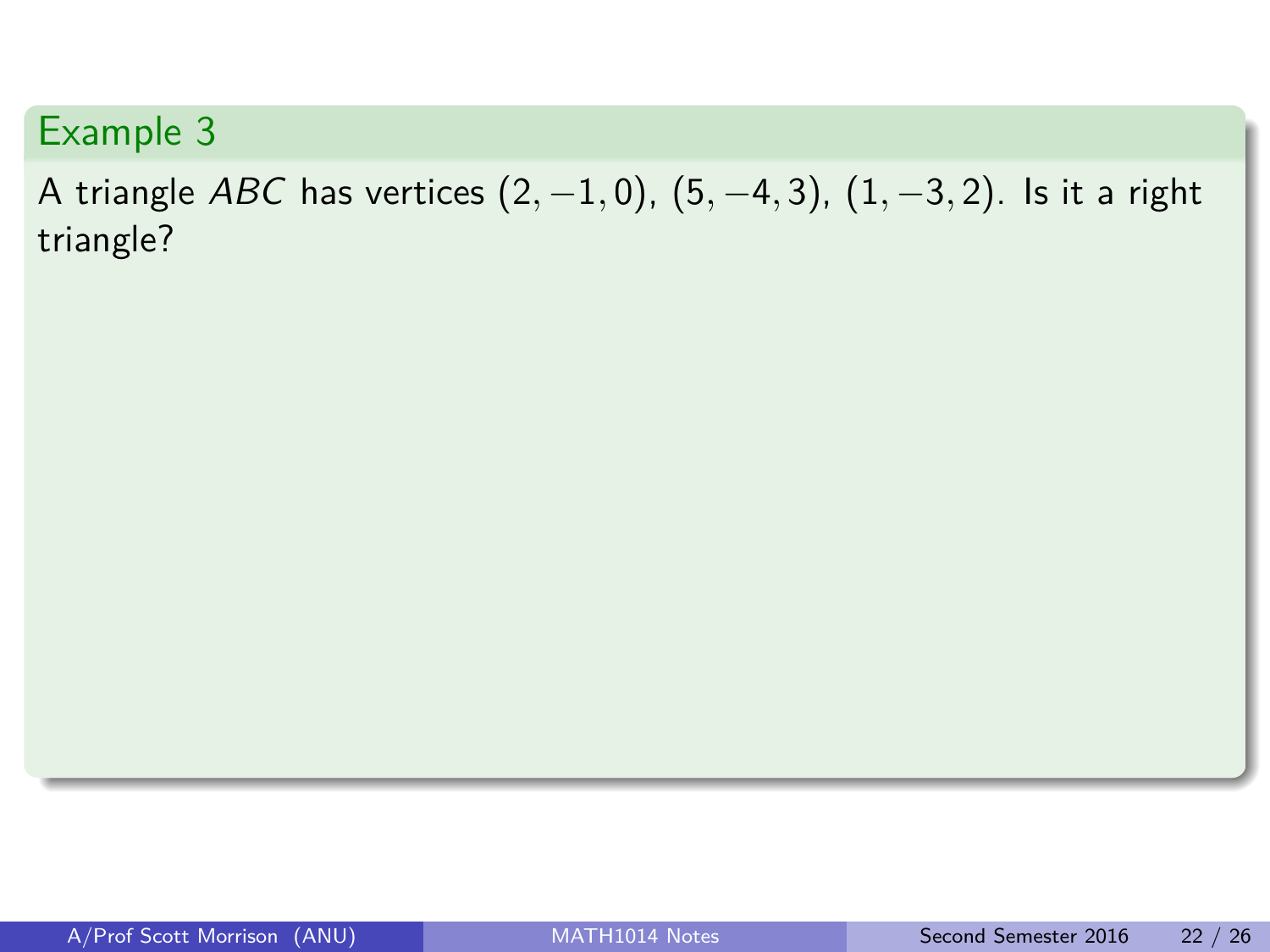A triangle ABC has vertices (2*,* −1*,* 0), (5*,* −4*,* 3), (1*,* −3*,* 2). Is it a right triangle?

The sides are 
$$
\overrightarrow{AB} = \overrightarrow{OB} - \overrightarrow{OA} = \begin{bmatrix} 3 \\ -3 \\ 3 \end{bmatrix}
$$
,  $\overrightarrow{AC} = \begin{bmatrix} -1 \\ -2 \\ 2 \end{bmatrix}$ ,  $\overrightarrow{BC} = \begin{bmatrix} -4 \\ 1 \\ -1 \end{bmatrix}$ .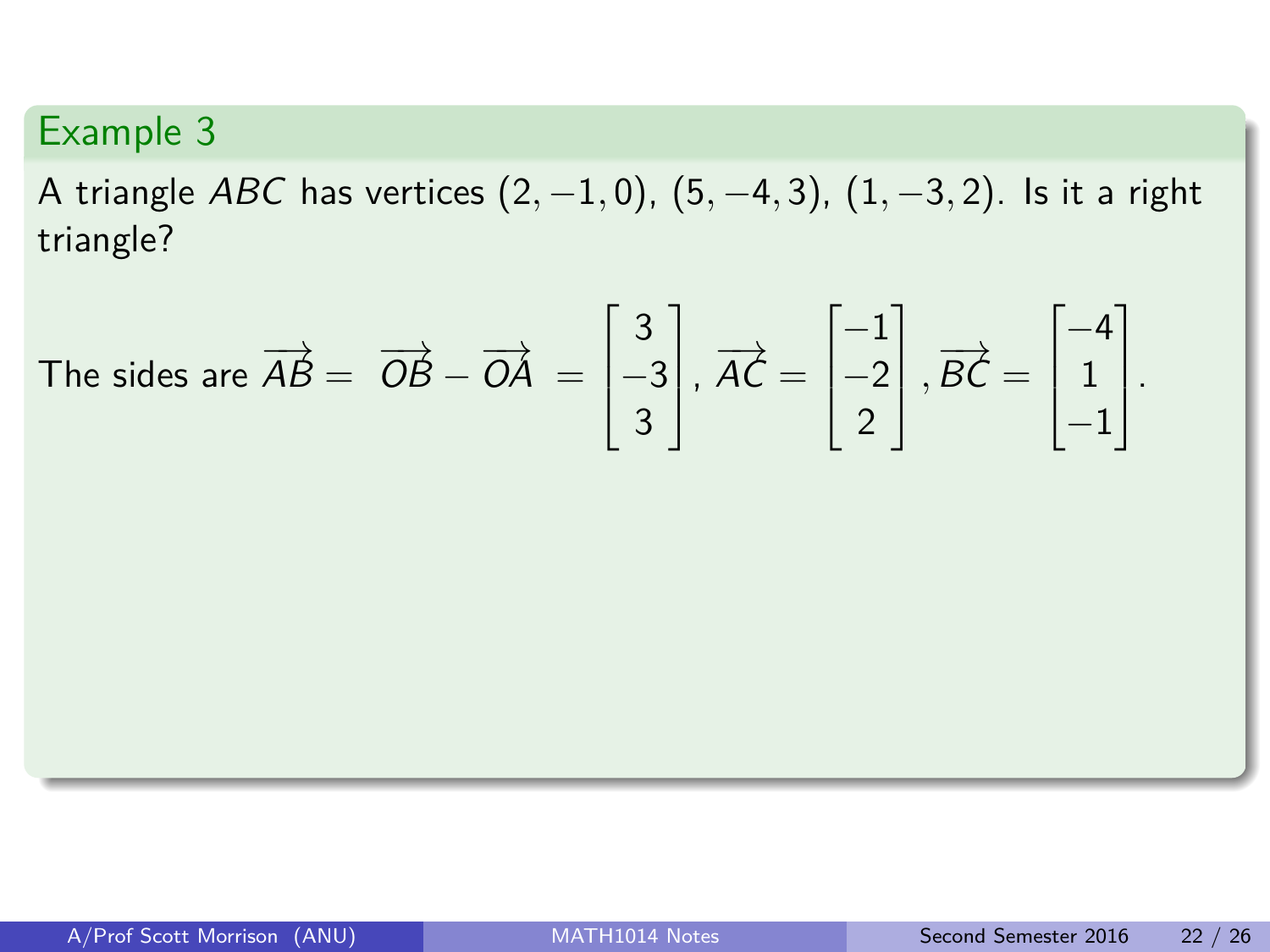A triangle ABC has vertices (2*,* −1*,* 0), (5*,* −4*,* 3), (1*,* −3*,* 2). Is it a right triangle?

The sides are 
$$
\overrightarrow{AB} = \overrightarrow{OB} - \overrightarrow{OA} = \begin{bmatrix} 3 \\ -3 \\ 3 \end{bmatrix}
$$
,  $\overrightarrow{AC} = \begin{bmatrix} -1 \\ -2 \\ 2 \end{bmatrix}$ ,  $\overrightarrow{BC} = \begin{bmatrix} -4 \\ 1 \\ -1 \end{bmatrix}$ .

**Since** 

$$
\cos \theta_C = \frac{\overrightarrow{AC} \cdot \overrightarrow{BC}}{\|\overrightarrow{AC}\| \|\overrightarrow{BC}\|} = \frac{(-1)(-4) + (-2)(1) + (2)(-1)}{\|\overrightarrow{AC}\| \|\overrightarrow{BC}\|} = \frac{0}{\|\overrightarrow{AC}\| \|\overrightarrow{BC}\|} = 0.
$$
  
the sides  $\overrightarrow{AC}$  and  $\overrightarrow{BC}$  are orthogonal.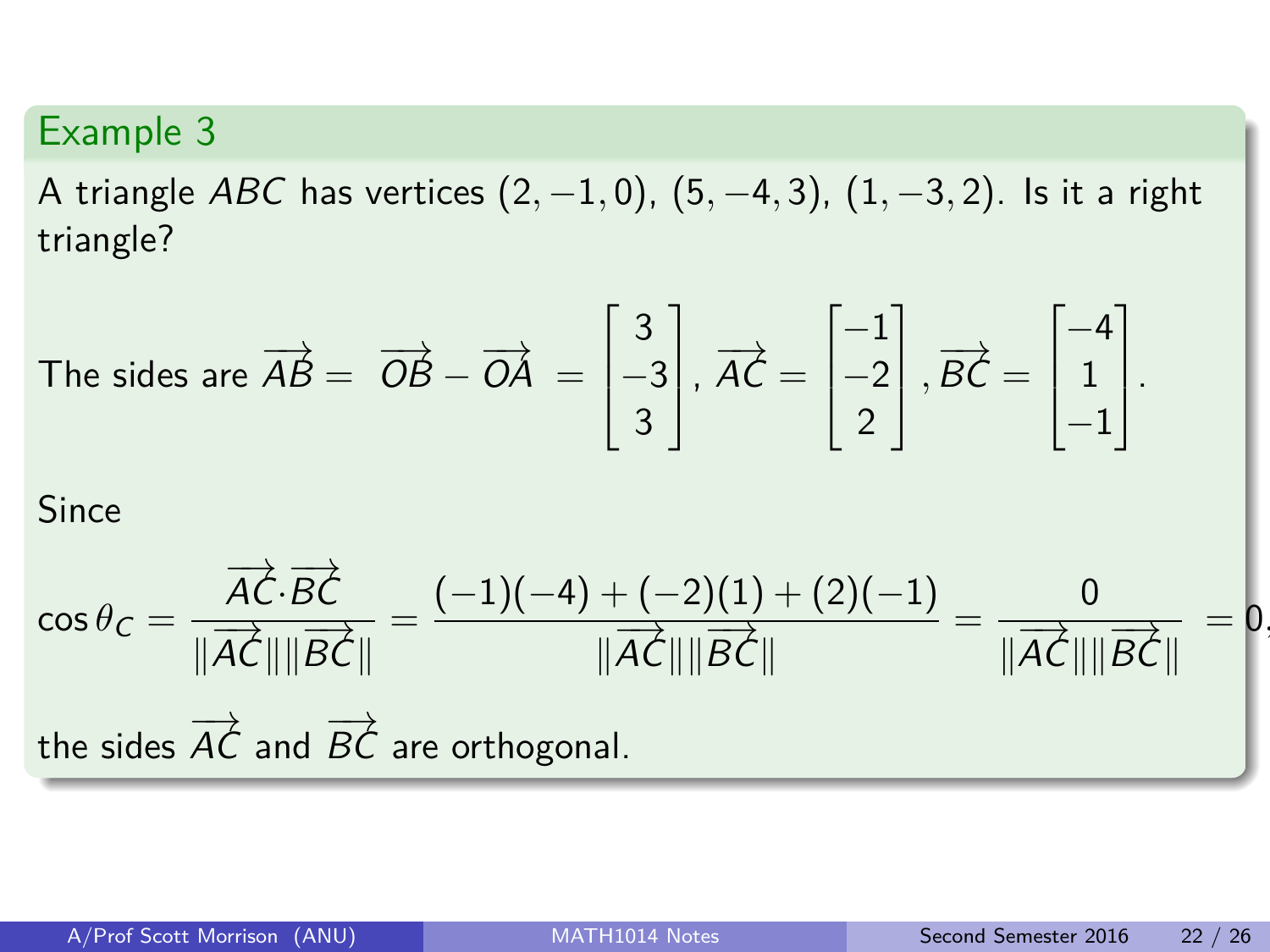#### For what value of  $k$  do the four points

 $A = (1, 1, -1), B = (0, 3, -2), C = (-2, 1, 0)$  and  $D = (k, 0, 2)$  all lie in a plane?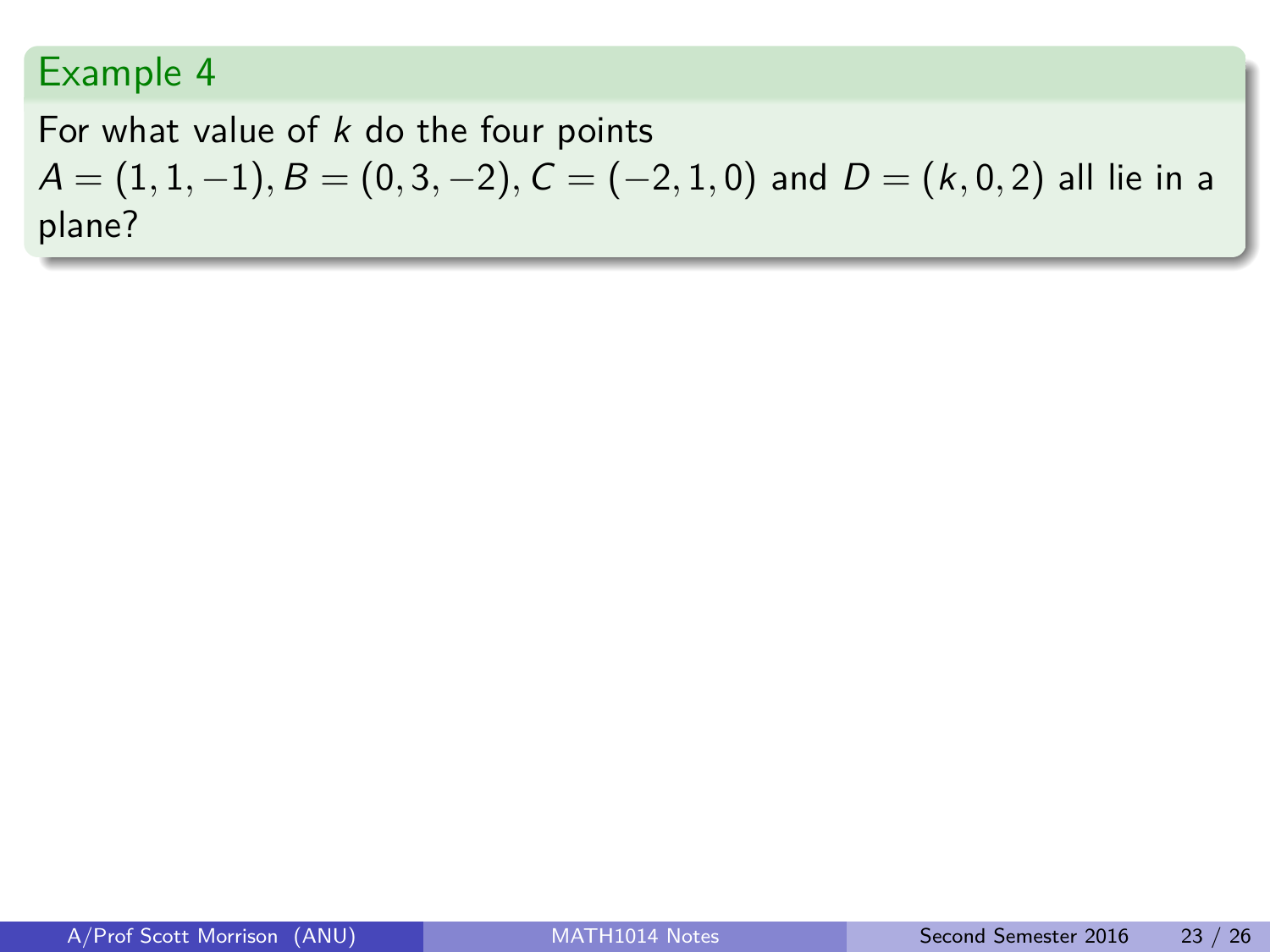#### For what value of  $k$  do the four points  $A = (1, 1, -1), B = (0, 3, -2), C = (-2, 1, 0)$  and  $D = (k, 0, 2)$  all lie in a plane?

Solution The points A*,* B and C form a triangle and all lie in the plane containing this triangle. We need to find the value of  $k$  so that  $D$  is in the same plane.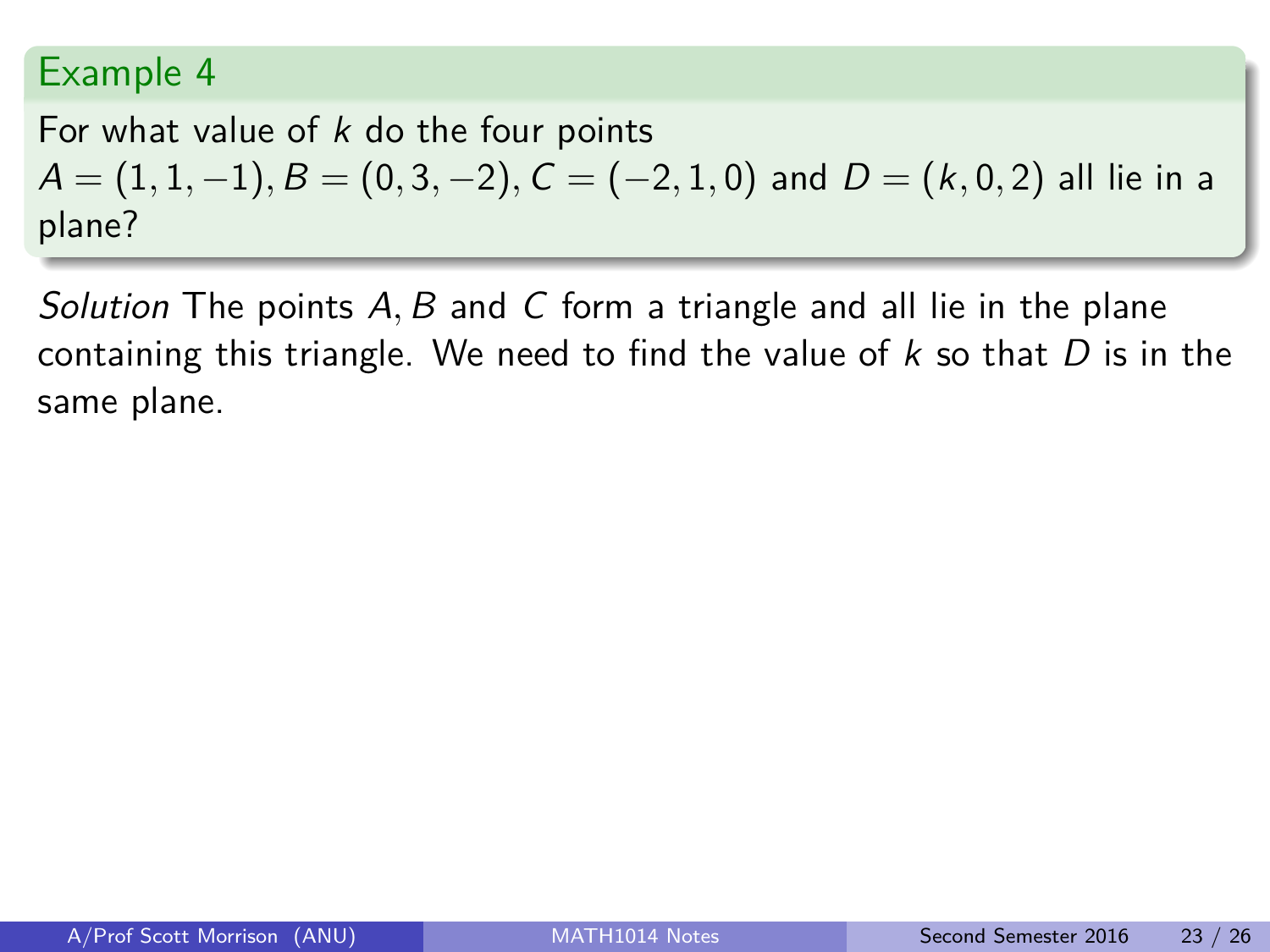### For what value of  $k$  do the four points  $A = (1, 1, -1), B = (0, 3, -2), C = (-2, 1, 0)$  and  $D = (k, 0, 2)$  all lie in a plane?

Solution The points A*,* B and C form a triangle and all lie in the plane containing this triangle. We need to find the value of  $k$  so that  $D$  is in the same plane.

One way of doing this is to find a vector **u** perpendicular to  $\overrightarrow{AB}$  and  $\overrightarrow{AC}$ , and then find k so that  $\overrightarrow{AD}$  is perpendicular to **u**.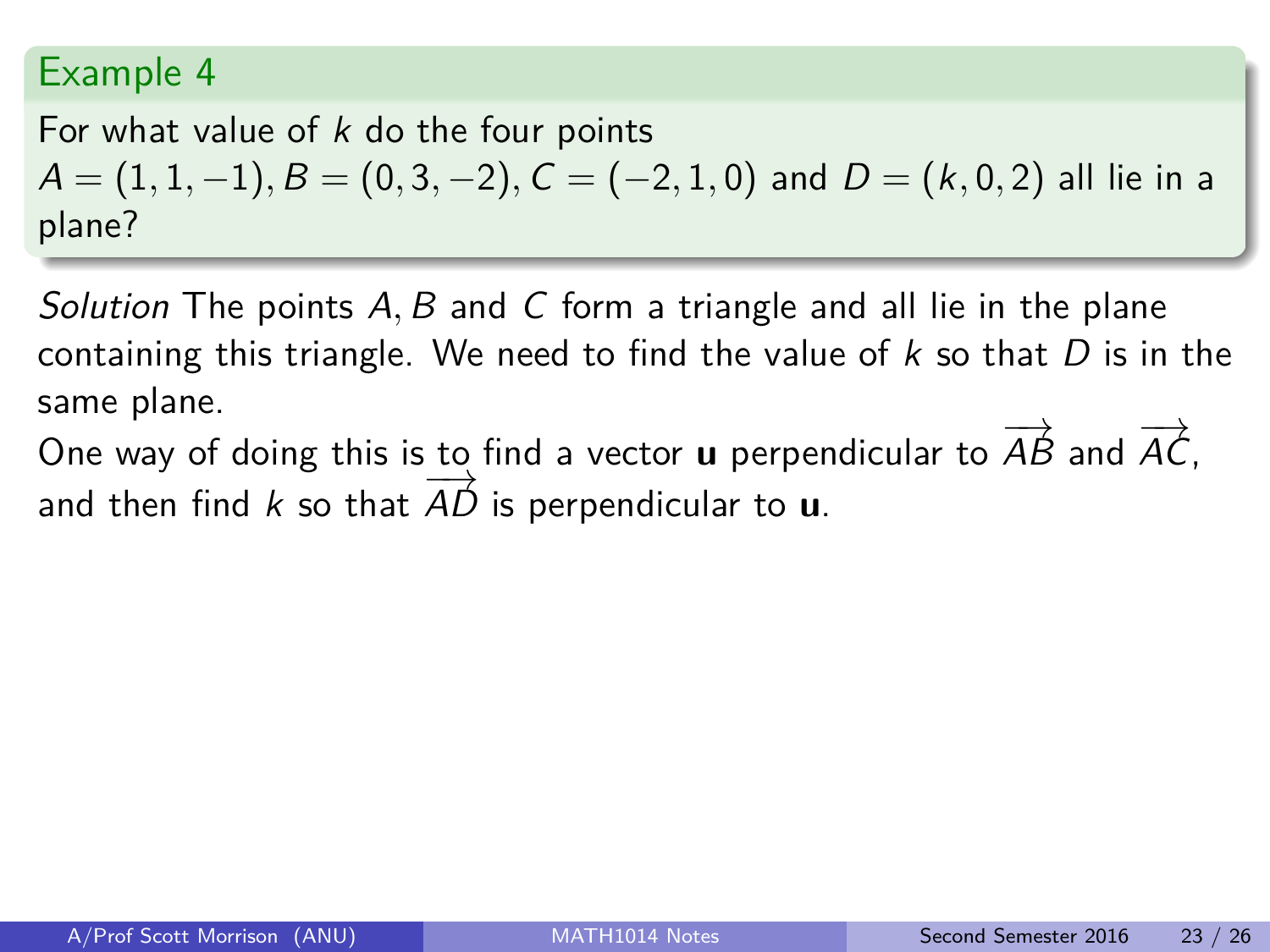### For what value of  $k$  do the four points  $A = (1, 1, -1), B = (0, 3, -2), C = (-2, 1, 0)$  and  $D = (k, 0, 2)$  all lie in a plane?

Solution The points A*,* B and C form a triangle and all lie in the plane containing this triangle. We need to find the value of  $k$  so that  $D$  is in the same plane.

One way of doing this is to find a vector **u** perpendicular to  $\overrightarrow{AB}$  and  $\overrightarrow{AC}$ , and then find k so that  $\overrightarrow{AD}$  is perpendicular to **u**.

A suitable vector **u** is given by  $\overrightarrow{AB} \times \overrightarrow{AC}$ . We then require that

$$
\mathbf{u}\cdot \overrightarrow{AD}=0.
$$

Putting this together we require that

$$
(\overrightarrow{AB}\times\overrightarrow{AC})\cdot\overrightarrow{AD}=0.
$$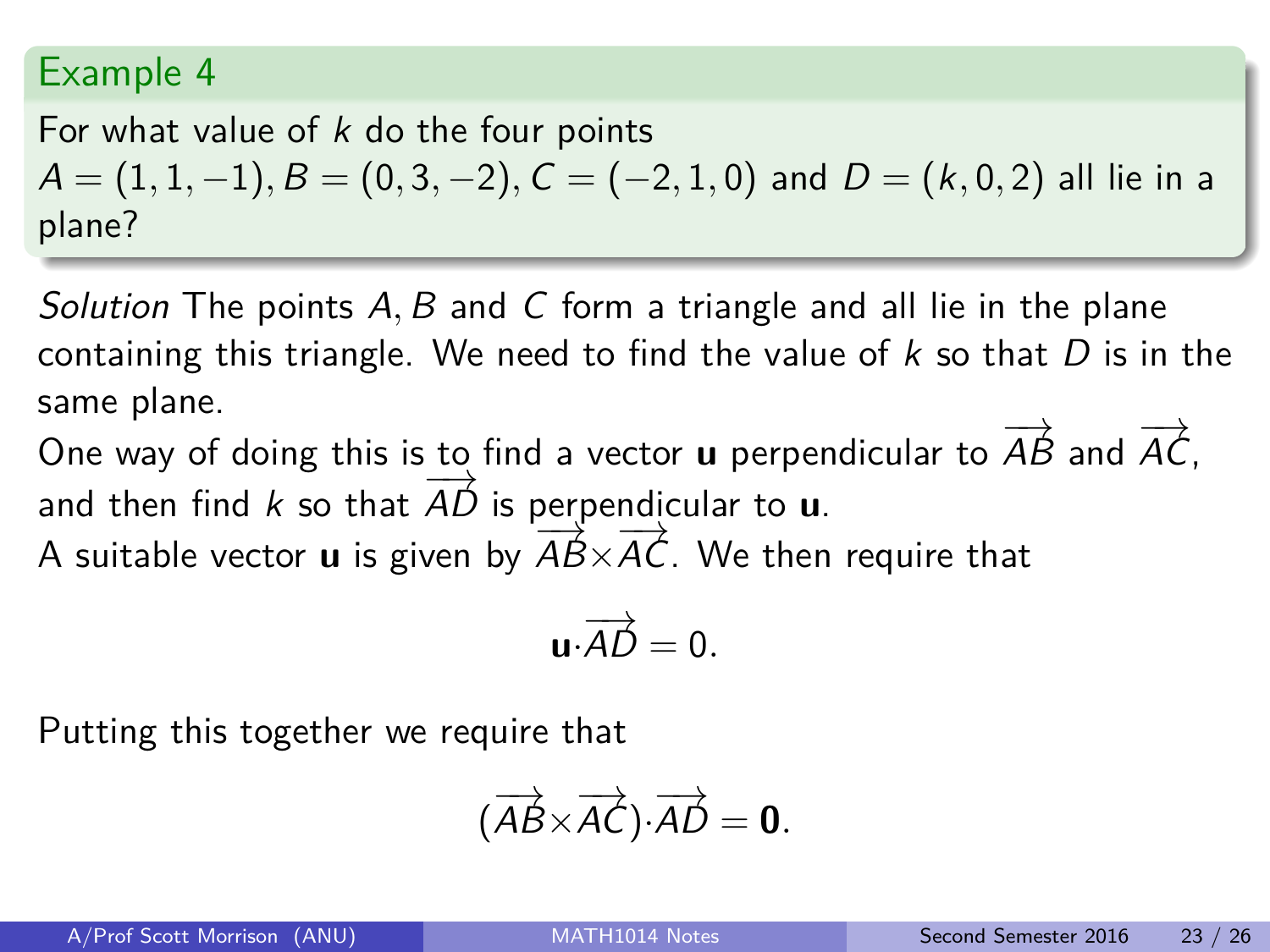#### Example (continued)

For what value of  $k$  do the four points  $A = (1, 1, -1), B = (0, 3, -2), C = (-2, 1, 0)$  and  $D = (k, 0, 2)$  all lie in a plane?

Now

$$
\overrightarrow{AB} = -\mathbf{i} + 2\mathbf{j} - \mathbf{k}, \quad \overrightarrow{AC} = -3\mathbf{i} + \mathbf{k}, \quad \overrightarrow{AD} = (k-1)\mathbf{i} - \mathbf{j} + 3\mathbf{k}.
$$

Then

$$
(\overrightarrow{AB} \times \overrightarrow{AC}) \cdot \overrightarrow{AD} = \overrightarrow{AD} \cdot (\overrightarrow{AB} \times \overrightarrow{AC})
$$
  
\n
$$
= \begin{vmatrix} k-1 & -1 & 3 \\ -1 & 2 & -1 \\ -3 & 0 & 1 \end{vmatrix}
$$
  
\n
$$
= (k-1)2 - (-1)(-4) + 3(6)
$$
  
\n
$$
= 2k - 2 - 4 + 18
$$
  
\n
$$
= 2k + 12
$$
  
\nSo  $(\overrightarrow{AB} \times \overrightarrow{AC}) \cdot \overrightarrow{AD} = 0$  when  $k = -6$ , and *D* lies on the required plane

A/Prof Scott Morrison (ANU) and [MATH1014 Notes](#page-0-0) Second Semester 2016 24 / 26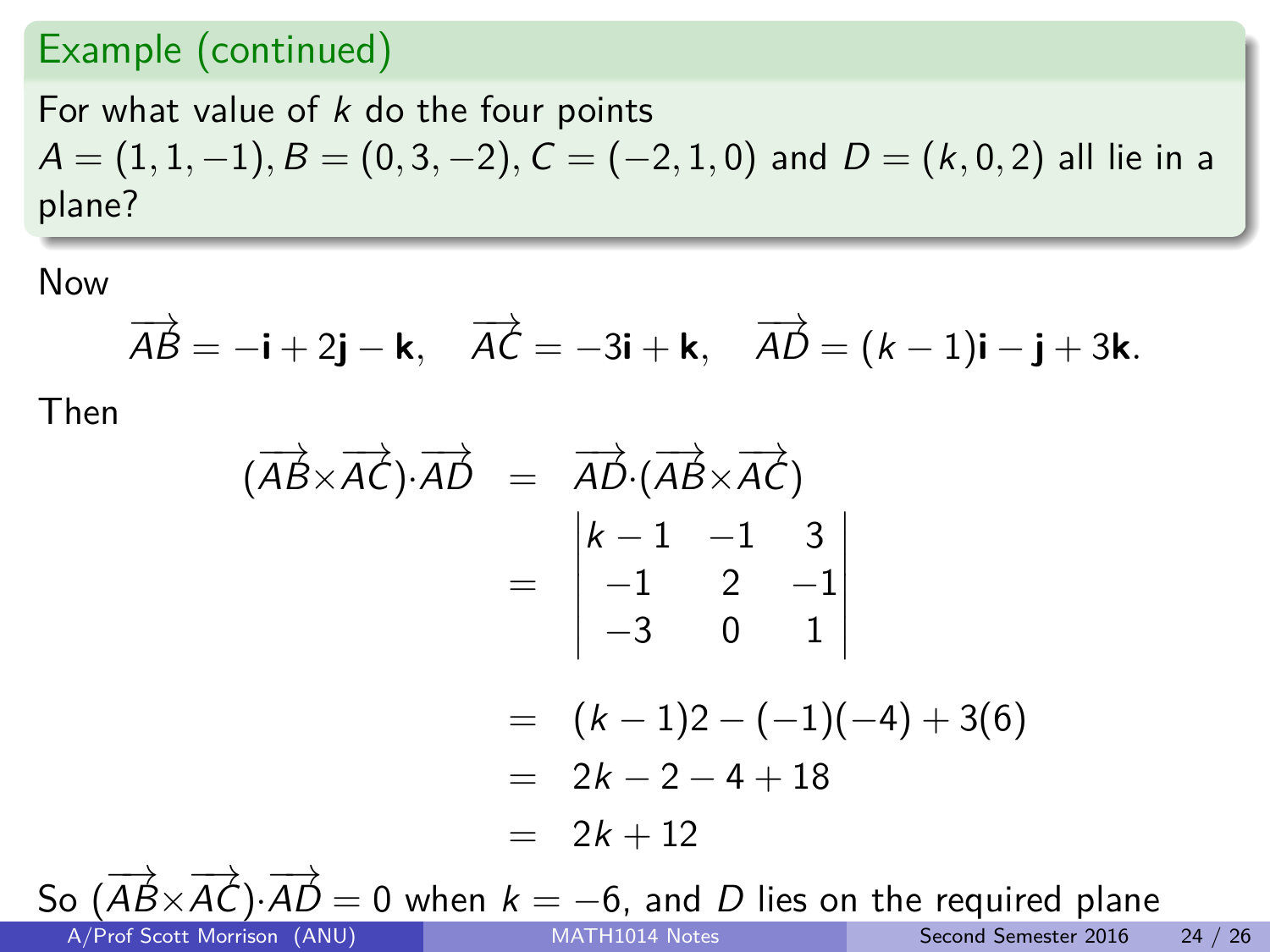One use of projections occurs in physics in calculating work.



Suppose a constant force  $\mathbf{F} = P\overline{R}$  moves an object from P to Q. The **displacement vector** is  $D = PQ$ . The **work** done by this force is defined to be the product of the component of the force along **D** and the distance moved:

$$
W=(\|\mathbf{F}\|\cos\theta)\|\mathbf{D}\|=\mathbf{F}\cdot\mathbf{D}.
$$